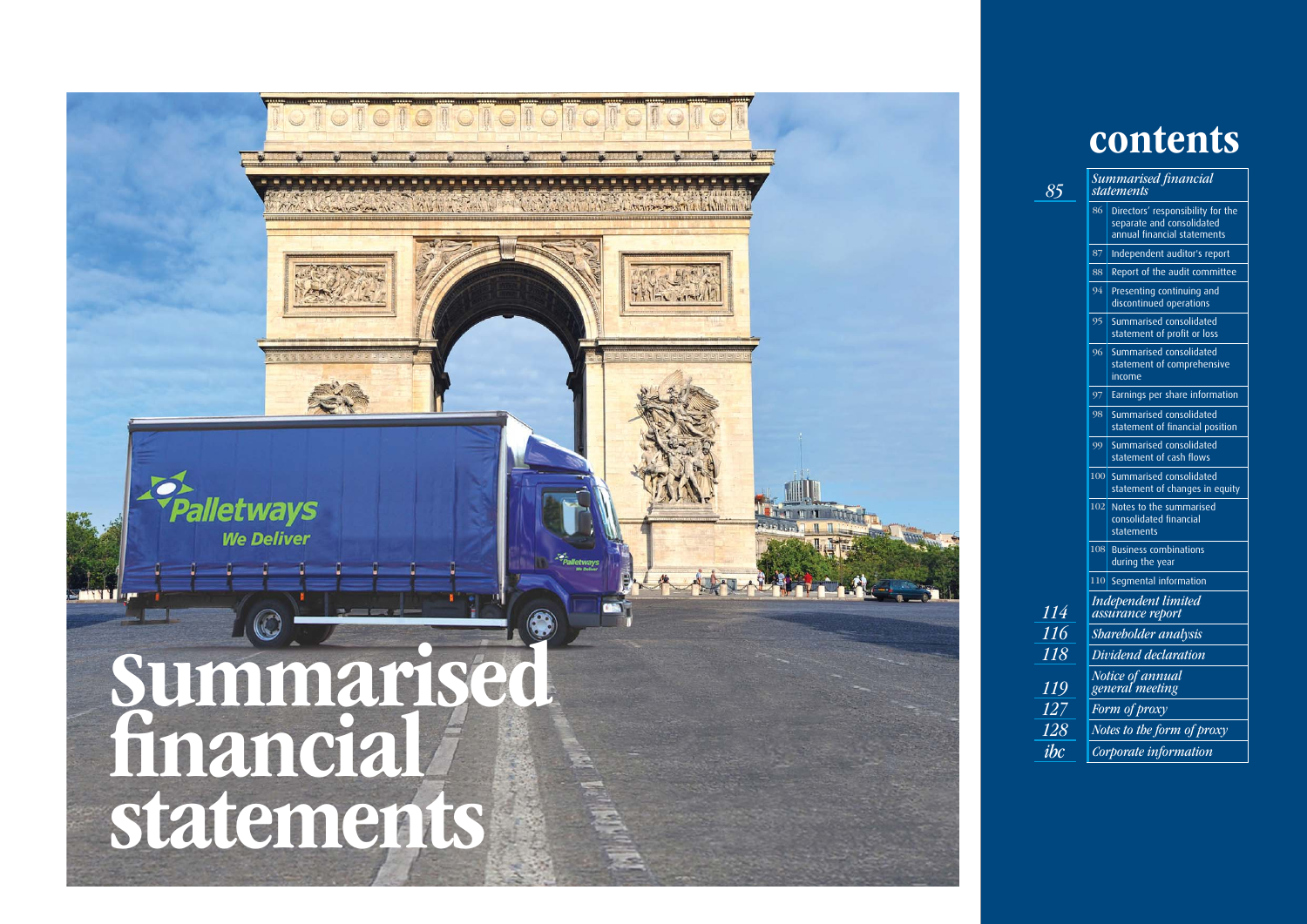### 86 / Summarised financial statements

### Directors' responsibility for the separate and consolidated annual financial reporting

The directors of the company are responsible for the maintenance of adequate accounting records and the preparation and integrity of the separate and consolidated annual financial statements and related information. The separate and consolidated annual financial statements have been prepared in accordance with IFRS and its interpretations adopted by the International Accounting Standards Board in issue and effective for the group at 30 June 2017 and the SAICA Financial Reporting Guides, as issued by the Accounting Practices Committee and financial reporting pronouncements as issued by the Financial Reporting Council and the requirements of the South African Companies Act, 2008.

The group's independent external auditors, Deloitte & Touche, have audited the separate and consolidated annual financial statements and their unmodified report appears in the full AFS online.

The directors are also responsible for the systems of internal control. These are designed to provide reasonable, but not absolute, assurance as to the reliability of the financial statements, and to adequately safeguard, verify and maintain accountability for assets, and to prevent and detect material misstatements and losses. The systems are implemented and monitored by suitably trained personnel with an appropriate segregation of authority and duties. Nothing has come to the attention of the directors to indicate that any material breakdown in the functioning of these controls, procedures and systems has occurred during the year under review.

The separate and consolidated annual financial statements are prepared on the going concern basis. Nothing has come to the attention of the directors to indicate that the group and company will not remain a going concern for the foreseeable future.

The full audited annual financial statements which are available on the group's website at www.imperial.co.za and were approved by the board of directors on 21 August 2017 and are signed on their behalf by:

 $\Rightarrow$ 

SP KANA MJ LAMBERTI MATHEMATIC MAKOOJEE Chairman Chief executive officer Chief financial officer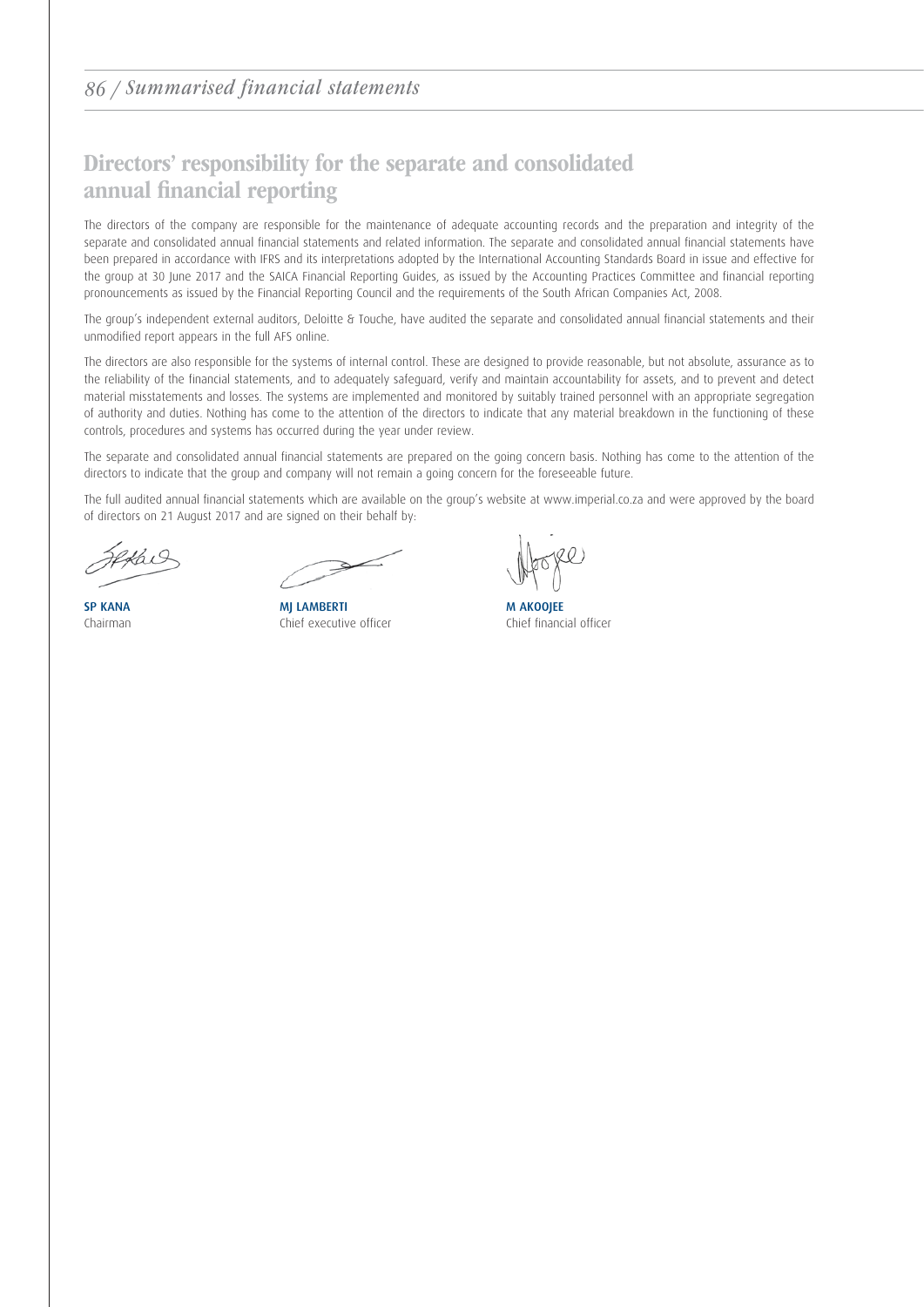Independent auditor's report on the summarised financial statements

### TO THE SHAREHOLDERS OF IMPERIAL HOLDINGS LIMITED

### OPINION

The summarised consolidated financial statements of Imperial Holdings Limited, which comprise the summarised consolidated statement of financial position as at 30 June 2017, the summarised consolidated statements of profit and loss, other comprehensive income, changes in equity and of cash flows for the year then ended, and related notes, are derived from the audited consolidated financial statements of Imperial Holdings Limited for the year ended 30 June 2017.

In our opinion, the accompanying summarised consolidated financial statements are consistent, in all material respects with the audited consolidated financial statements of Imperial Holdings Limited, in accordance with IAS 34: Interim Financial Reporting and the requirements of the Companies Act of South Africa as applicable to summary financial statements.

### SUMMARISED CONSOLIDATED FINANCIAL STATEMENTS

The summarised consolidated financial statements do not contain all the disclosures required by the International Financial Reporting Standards and the requirements of the Companies Act of South Africa as applicable to annual financial statements. Reading the summary consolidated financial statements and the auditor's report thereon, therefore, is not a substitute for reading the audited consolidated financial statements of Imperial Holdings Limited and the auditor's report thereon.

#### THE AUDITED CONSOLIDATED FINANCIAL STATEMENTS AND OUR REPORT THEREON

We expressed an unmodified opinion on the audited consolidated financial statements in our report dated 21 August 2017. That report also includes the communication of other key audit matters as reported in the auditor's report of the audited financial statements.

#### OTHER MATTER

We have not audited future financial performance and expectations by management included in the accompanying summarised consolidated financial statements and accordingly do not express any opinion thereon.

#### DIRECTORS' RESPONSIBILITY FOR THE SUMMARISED CONSOLIDATED FINANCIAL STATEMENTS

The directors are responsible for the preparation of the summarised consolidated financial statements in accordance with IAS 34: Interim Financial Reporting, the requirements of the Companies Act of South Africa as applicable and for such internal control as the directors determine is necessary to enable the preparation of the summarised consolidated financial statements that are free from material misstatement, whether due to fraud or error.

#### AUDITOR'S RESPONSIBILITY

Our responsibility is to express an opinion on whether the summarised consolidated financial statements are consistent, in all material respects, with the consolidated audited financial statements based on our procedures, which were conducted in accordance with International Standard on Auditing (ISA) 810 (Revised), Engagements to Report on Summary Financial Statements.

Selveler Could

Deloitte & Touche Registered Auditors Per: Andrew Mackie Partner

21 August 2017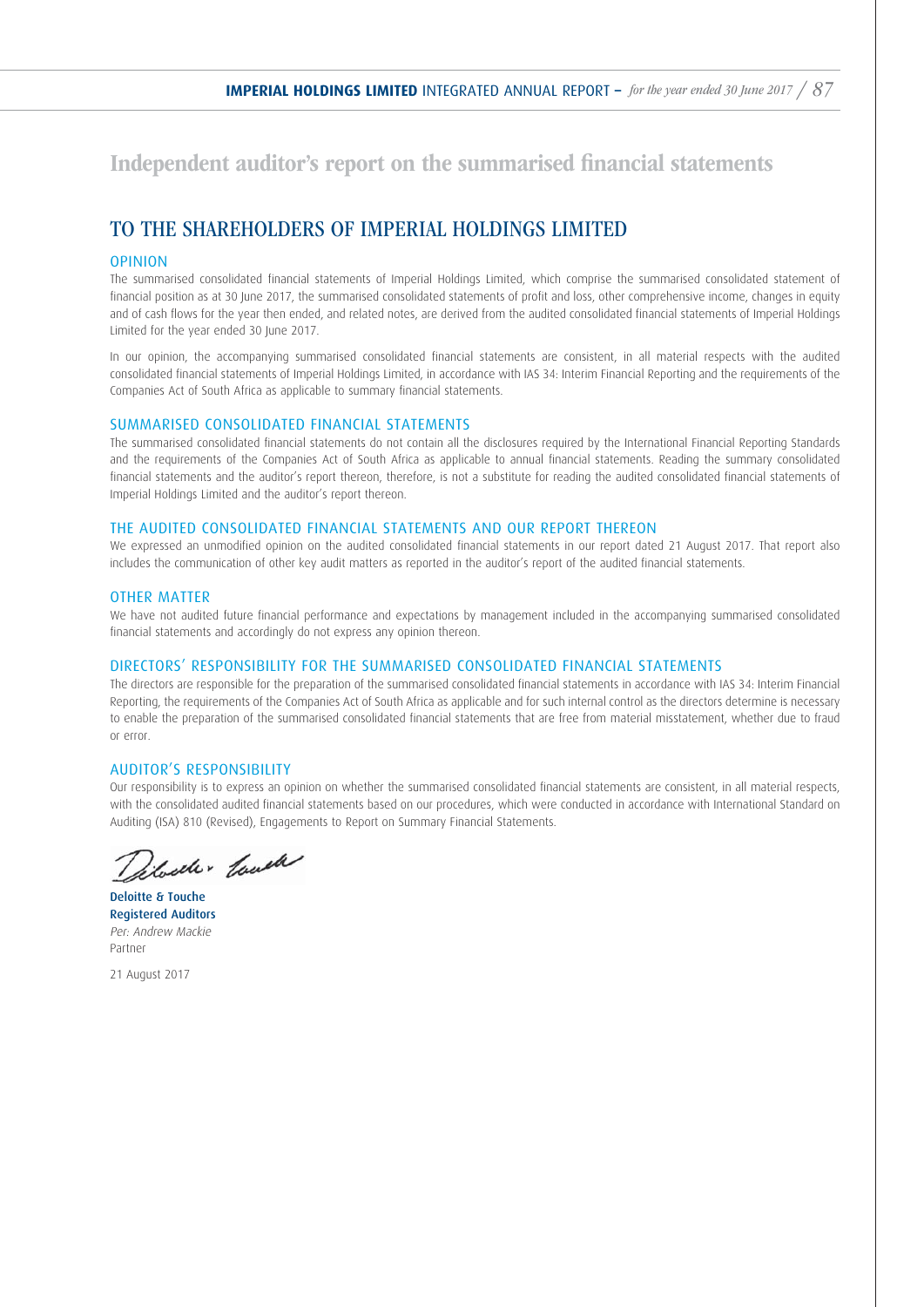### Report of the audit committee

for the year ended 30 June 2017

The audit committee has pleasure in submitting this report, which has been approved by the board and has been prepared in accordance with section 94(7)f of the Companies Act No 71 of 2008 (the Act) and incorporating the recommendations of the King Code of Corporate Governance (King III).

In summary, this committee assists the board in its responsibilities covering the:

- > Internal and external audit processes for the group taking into account the significant risks.
- Adequacy and functioning of the group's internal controls.
- > Integrity of the financial reporting.

The committee has performed all the duties required in section 94(7) of the Act.

### MEMBERS OF THE AUDIT COMMITTEE AND ATTENDANCE AT MEETINGS

The audit committee consists of the non-executive directors listed below and meets at least four times per annum in accordance with its charter. All members act independently as described in the Act. The members of the committee for the year ended 30 June 2017 comprised Mr M Kgosana (chairman), Mr G Dempster, Mrs T Dingaan, Ms P Langeni, Mr RJA Sparks and Mr Y Waja, all of whom are independent non-executive directors of the company. Mr RM Kgosana resigned as chairman and as a member of the committee on 8 September 2017 and Mr RJA Sparks assumed the role as chairman of the committee.

The members are being recommended by the board for appointment for the financial year ending 30 June 2018, and their appointments are being submitted to shareholders for approval at the next AGM on 31 October 2017. The abridged curricula vitae of the members are included on page 36.

During the year under review, four meetings were held and attendance of those meetings is set out in the table below.

| Member                                    | Number of<br>meetings attended |
|-------------------------------------------|--------------------------------|
| RM Kgosana (Chairman) (Member since 2015) |                                |
| GW Dempster (Member since 2015)           |                                |
| T Dingaan (Member since 2014)             |                                |
| P Langeni (Member since 2005)             |                                |
| RJA Sparks (Member since 2006)            |                                |
| Y Waja (Member since 2008)                |                                |

The head of the internal audit department and external auditors, in their capacities as auditors to the group, attend and report at all audit committee meetings. The group risk management function is also represented by the head of risk. Executive directors and relevant senior financial managers attend meetings by invitation. In addition the chairman and deputy chairman of the board and the chairman of the Regent audit committee attend all meetings.

### ROLE OF THE AUDIT COMMITTEE

The audit committee has adopted a formal charter, approved by the board, setting out its duties and responsibilities as prescribed in the Act and incorporating additional duties delegated to it by the board.

The committee:

- > fulfills the duties that are assigned to it by the Act and as governed by other legislative requirements, including the statutory audit committee functions required for subsidiary companies.
- > assists the Board in overseeing the quality and integrity of the group's integrated reporting process, including the financial statements, sustainability reporting and announcements in respect of the financial results.
- > ensures that an effective control environment in the group is maintained.
- > provides the chief financial officer, external auditors and the head of internal audit with unrestricted access to the committee and its chairman as is required in relation to any matter falling within the ambit of the committee.
- > meets with the external auditors, senior managers and executive directors as the committee may elect.
- > meets confidentially with the internal and external auditors without other executive board members and the company's chief financial officer being present.
- > reviews and recommends to the Board the preliminary and interim financial results and the integrated and annual financial statements.
- > oversees the activities of, and ensures co-ordination between, the activities of the internal and external auditors.
- fulfills the duties that are assigned to it by the Act and as governed by other legislative requirements, including the statutory audit committee functions required for subsidiary companies.
- > receives and deals with any complaints concerning accounting practices, internal audit or the content and audit of its financial statements or related matters.
- > conducts annual reviews of the audit committee's work and terms of reference.
- > assesses the performance and effectiveness of the audit committee and its members on a regular basis.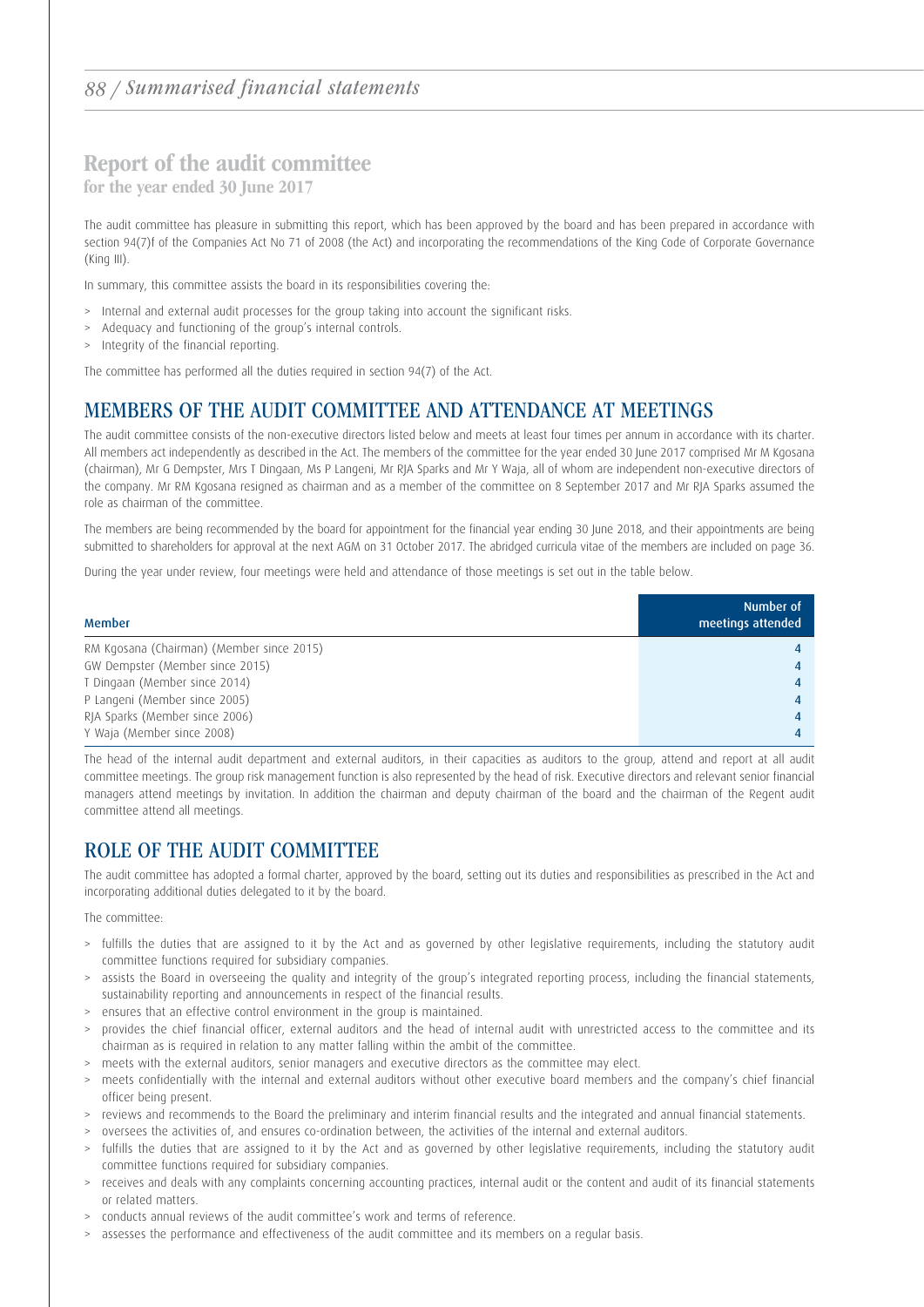### FINANCE RISK REVIEW COMMITTEES (FRRC)

Due to the size and diverse nature of the group, the audit committee has established divisional FRRCs which perform the functions of the audit committee at the divisions. These FRRCs are chaired by an independent person and report to the group audit committee.

### EXECUTION OF FUNCTIONS DURING THE YEAR

The committee is satisfied that, for the 2017 financial year, it has performed all the functions required to be performed by an audit committee as set out in the Act and the committee's terms of reference.

The audit committee discharged its functions in terms of the charter and ascribed to it in terms of the Act during the year under review as follows:

### EXTERNAL AUDIT

The Committee, among other matters:

- > nominated Deloitte & Touche and Mr. A Mackie as the external auditor and designated auditor respectively to shareholders for appointment as auditor for the financial year ending 30 June 2017, and ensured that the appointment complied with all applicable legal and regulatory requirements for the appointment of an auditor;
- > nominated the external auditor and the independent auditor for each material subsidiary company for re-appointment;
- > reviewed the audit effectiveness and evaluated the external auditor's internal quality control procedures;
- > obtained an annual confirmation from the auditor that their independence was not impaired;
- > maintained a policy setting out the categories of non-audit services that the external auditor may and may not provide, split between permitted, permissible and prohibited services;
- > approved non-audit services with Deloitte & Touche in accordance with its policy;
- > approved the external audit engagement letter, the plan and the budgeted audit fees payable to the external auditor;
- > obtained assurances from the external auditor that adequate accounting records were being maintained by the company and its material subsidiaries;
- > considered whether any reportable irregularities were identified and reported by the external auditor in terms of the Auditing Profession Act, No. 26 of 2005; and
- > considered any reported control weaknesses, management's response for their improvement and assessed their impact on the general control environment.

The committee is satisfied that Deloitte & Touche is independent of the group after taking the following factors into account:

- > representations made by Deloitte & Touche to the committee;
- > the auditor does not, except as external auditor or in rendering permitted non-audit services, receive any remuneration or other benefits from the company;
- > the auditors' independence was not impaired by any consultancy, advisory or other work undertaken by the auditor;
- > the auditors' independence was not prejudiced as a result of any previous appointment as auditor; and
- > the criteria specified for independence by the Independent Regulatory Board for Auditors and international regulatory bodies.

### INTERNAL AUDIT

The audit committee:

- > reviewed and approved the internal audit charter and annual audit plan and evaluated the independence, effectiveness and performance of the internal audit department and compliance with its charter;
- > considered the reports of the internal auditor on the group's systems of internal control including financial controls, business risk management and maintenance of effective internal control systems;
- > received assurance that proper and adequate accounting records were maintained and that the systems safeguarded the assets against unauthorised use or disposal thereof;
- > reviewed significant issues raised by the internal audit processes and the adequacy of corrective action in response to significant internal audit findings.

The head of internal audit reports functionally to the chair of the committee and administratively to the chief financial officer.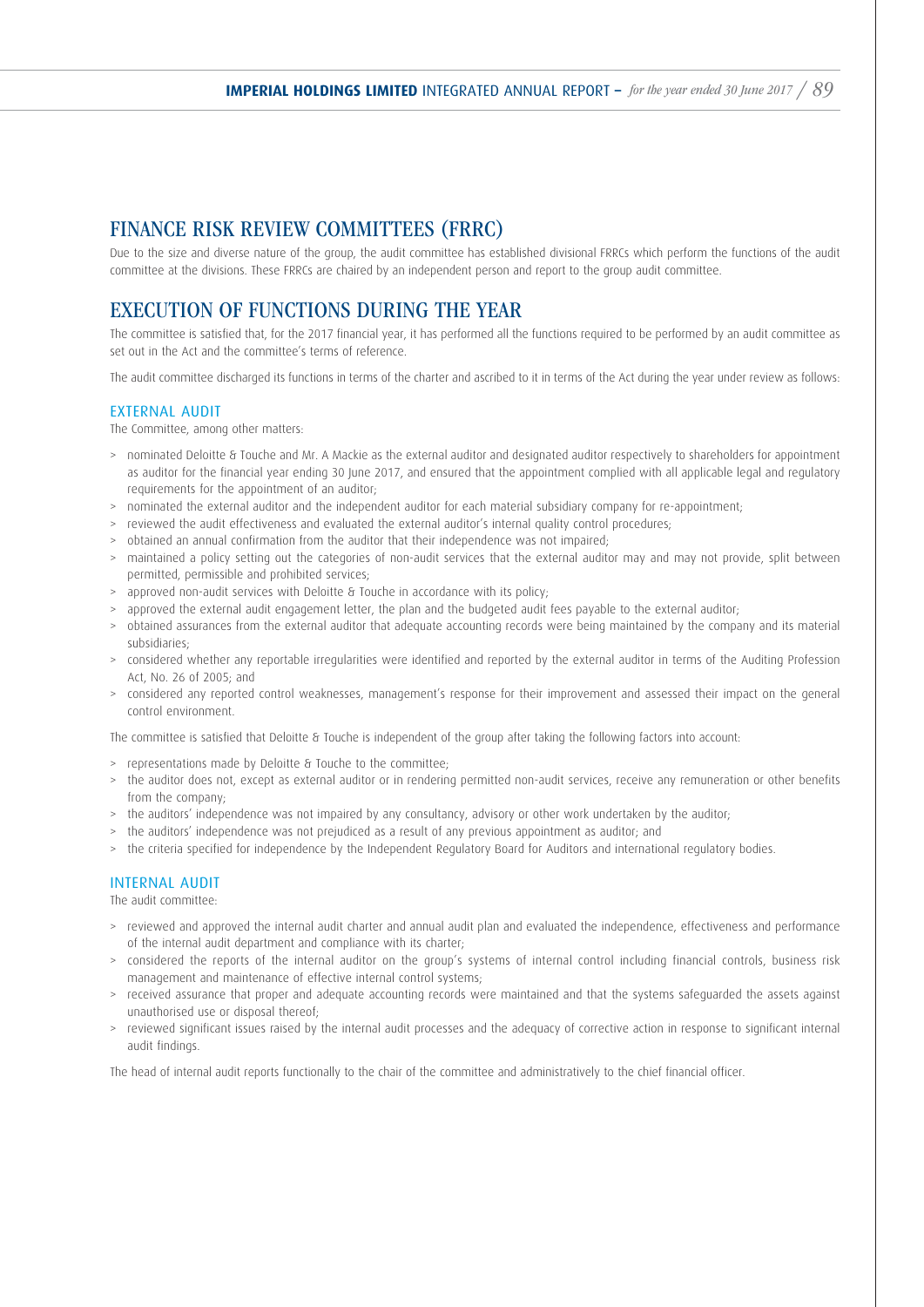### ADEQUACY AND FUNCTIONING OF THE GROUP'S INTERNAL CONTROLS

The committee reviewed the plans and work outputs of the external and internal auditors and concluded that these were adequate to address all significant financial risks facing the business.

As noted above, it also reviewed the reporting around the adequacy of the internal controls and based on this concluded that there had been no material breakdowns in internal control, including financial controls, business risk management and the maintenance of effective material control systems.

#### FINANCIAL REPORTING

The audit committee ensures that the financial reporting to stakeholders fairly presents the state of affairs of the group. This covers the annual financial statements, integrated report, interim and preliminary reports.

The committee among other matters:

- > confirmed the going concern as the basis of preparation of the interim and annual financial statements;
- reviewed compliance with the financial conditions of loan covenants and determined that the capital of the company was adequate;
- examined and reviewed the preliminary and interim reports and the integrated and annual financial statements, as well as all financial other information disclosed prior to the submission to the board for their approval and then for disclosure to stakeholders;
- > ensured that the annual financial statements fairly present the financial position of the company and of the group as at the end of the financial year and the results of operations and cash flows for the financial year and considered the basis on which the company and the group was determined to be a going concern;
- > considered the appropriateness of the accounting policies adopted and changes thereto;
- > reviewed the external auditor's audit report and key audit matters included;
- > reviewed the representation letter relating to the annual financial statements which was signed by management;
- > considered any problems identified and reviewed any significant legal and tax matters that could have a material impact on the financial statements;
- > considered accounting treatments, significant unusual transactions and accounting judgments.

#### Proactive Monitoring

The audit committee hereby confirms that it has considered the findings contained in the 2016 Proactive Monitoring report, published by the JSE, when preparing the annual financial statements for the year ended 30 June 2017 and will also consider the same for the upcoming interims results for the six months ending 31 December 2017. In addition, the committee did in the past financial years consider the contents of the previous Proactive Monitoring reports issued prior to 2015.

#### SIGNIFICANT AREAS OF JUDGEMENT

In arriving at the figures disclosed in the financial statements there are many areas where judgement is needed. These are outlined in note 1.28 to the full AFS online. The audit committee has considered the quantum of the assets and liabilities on the statement of financial position and other items that require significant judgement and decided to expand on the following:

- > Inventories
- > Trade receivables
- > Land, buildings and leasehold improvements
- > Goodwill and intangible assets
- > Tax
- > Sale of insurance operations and discontinued operations
- > Maintenance and warranty contracts
- > Put option liabilities.

In making its assessment in each of the above areas the FRRCs and the audit committee examined the external auditors report and questioned senior management in arriving at their conclusions.

#### Inventories

The major risks relating to this asset are the physical verification and valuation being at the lower of cost and net realisable value. The group has adopted a strict process to count inventory on a regular basis and to follow up on any discrepancies to the accounting records. There were no material adjustments during the year.

The cost of the inventory is assessed in relation to its anticipated realisable value and the necessary impairments raised. The necessary impairments raised were largely relating to used vehicles and certain imported vehicles where the imported cost due to the depreciation of the Rand was above the anticipated selling price.

The FRRCs and audit committee considers the carrying value of inventory to be fairly stated. Refer to note 11 in the full AFS online for the amounts.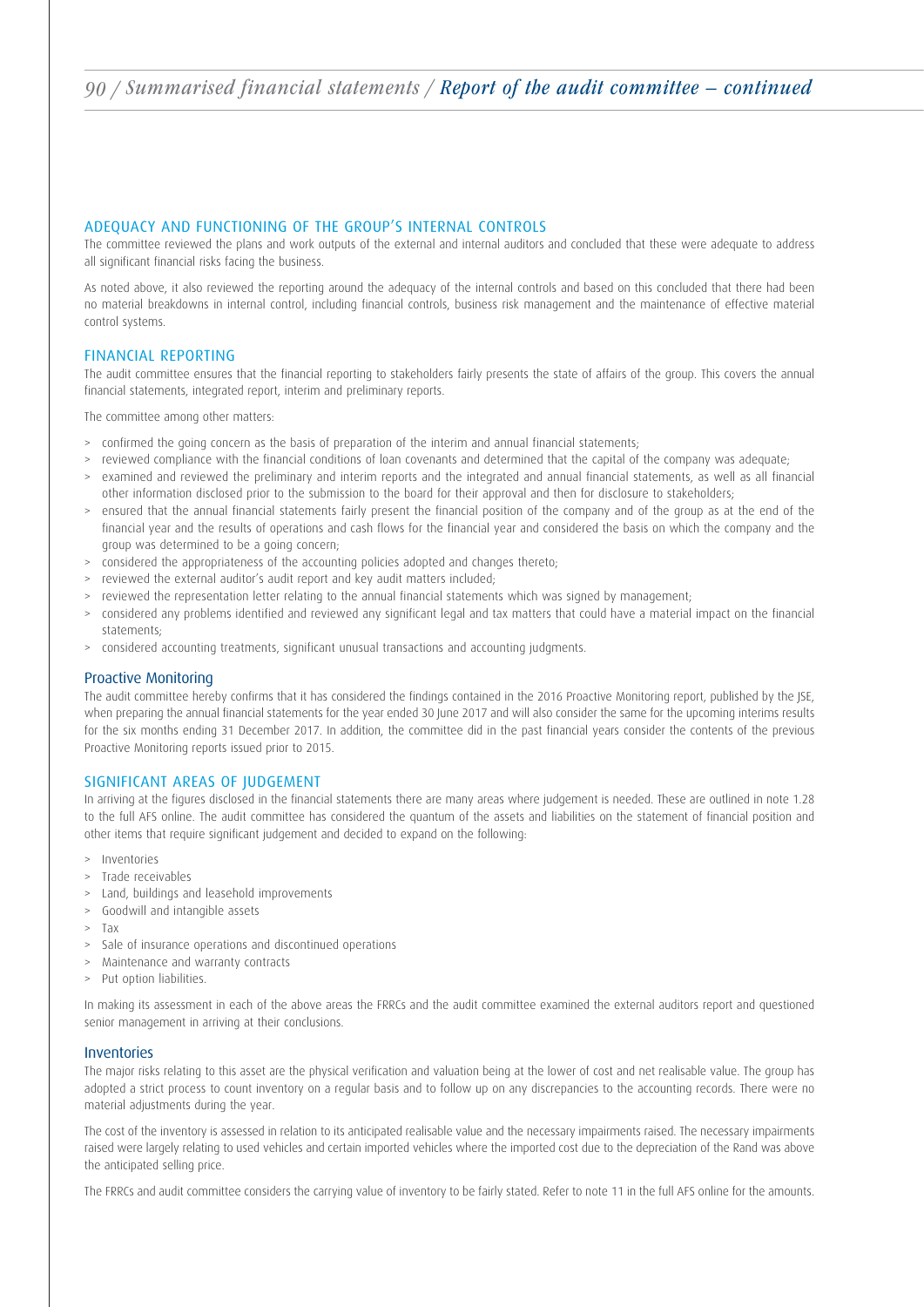#### Trade receivables

The major risk relating to this asset is credit risk. Credit extension assessment processes are the responsibility of management. The audit committee has assessed that these are adequate and has examined the aging of the group's trade receivables. Based on the aging and management's judgement of the receivable's collectability, a provision for doubtful debts is raised.

The FRRCs and audit committee considers the carrying value of trade receivables to be fairly stated. Refer to note 37.1.4 in the full AFS online.

#### Land, buildings and leasehold improvements

These assets need to be assessed annually for their residual value, useful lives and impairment. Buildings have estimated useful lives of up to 20 years. To arrive at the residual value of a building in today's values, the usage of the building and its forecasted residual value at the end of its useful life needs to be assessed and then this amount is present valued. This requires the use of capitalisation rates and discount factors with a high level of judgement.

To further advance the review, the group has a process of valuing its property portfolio to assess for impairments. All properties will be valued over a five year cycle. The valuation was done by an internal expert using the income approach method.

There were no material impairments during the year. The FRRCs and the audit committee considered the carrying values to be fairly stated. Refer to notes 6 and 27 in the full AFS online.

#### Goodwill and intangible assets

Goodwill and other indeterminate useful life intangible assets are assessed annually for impairment. The key assumptions used are cash flow projections, growth rates and discount rates applied. The cash flow projections are approved by senior management. The discount rates are established by an independent expert taking into account the geographic and other risk factors relating to the particular cash generating unit being assessed. The audit committee considered the impairment tests noting the assumptions used, their sensitivities and the head room.

The group acquired Palletways in July 2016 for R3,0 billion. This was a major acquisition resulting in R3 300 million of intangibles in total. The valuation of intangibles resulted in the following being identified: goodwill of R1 951 million, a trademark of R298 million and customer lists and networks of R1 013 million. The goodwill and trademark are seen as indeterminate life assets and are not amortised and are tested for impairment. The customer lists and networks are amortised.

FRRCs and the audit committee agreed with the impairment of the goodwill and intangible assets and that the carrying value of the goodwill and intangibles are fairly stated. Refer to notes 4, 28.2 and 38.2 in the AFS online for further details.

#### Tax

The group operates in different jurisdictions with complex tax legislation requiring judgements needed in recognising tax liabilities. There are also judgements needed in recognising deferred tax assets.

The FRRCs and audit committee questioned management on the computation and tax risks relating to the group. Where appropriate, the audit committee also considers the opinions of the group's independent tax advisors.

The audit committee considers the probability of the recovery of significant deferred tax assets, based on forecasts prepared by management. A deferred tax asset was raised on a logistics company amounting to R177 million based on an assessment of its forecasted taxable income and its recoverability. No additional deferred tax asset was raised on a motor importer who had additional losses due to an assessment of the recoverability of its existing deferred tax asset.

The effective tax rate of 29.2% was up compared to 27.4% in the prior year mainly due to the release of prior year over provisions in 2016.

No major tax issues arose during the year.

Refer to notes 1.28, 8 and 30 in the full AFS online for further details.

#### Maintenance and warranty contracts

This liability is required to cover contractual costs of maintenance and warranty work to be carried out in the future. The adequacy of this amount is actuarially determined by forecasted burn rates which are affected by exchange rates, inflation and incident levels. These require a high level of judgement.

Independent actuarial experts are used to determine the inputs needed resulting in the revenue recognition and the final liability. The FRRC in this area is chaired by an independent actuary to strengthen the review process.

The audit committee considers the assumptions supporting the liability to be reasonable and the carrying value to be fair. Refer to notes 1.28 and 21 in the full AFS online for further details.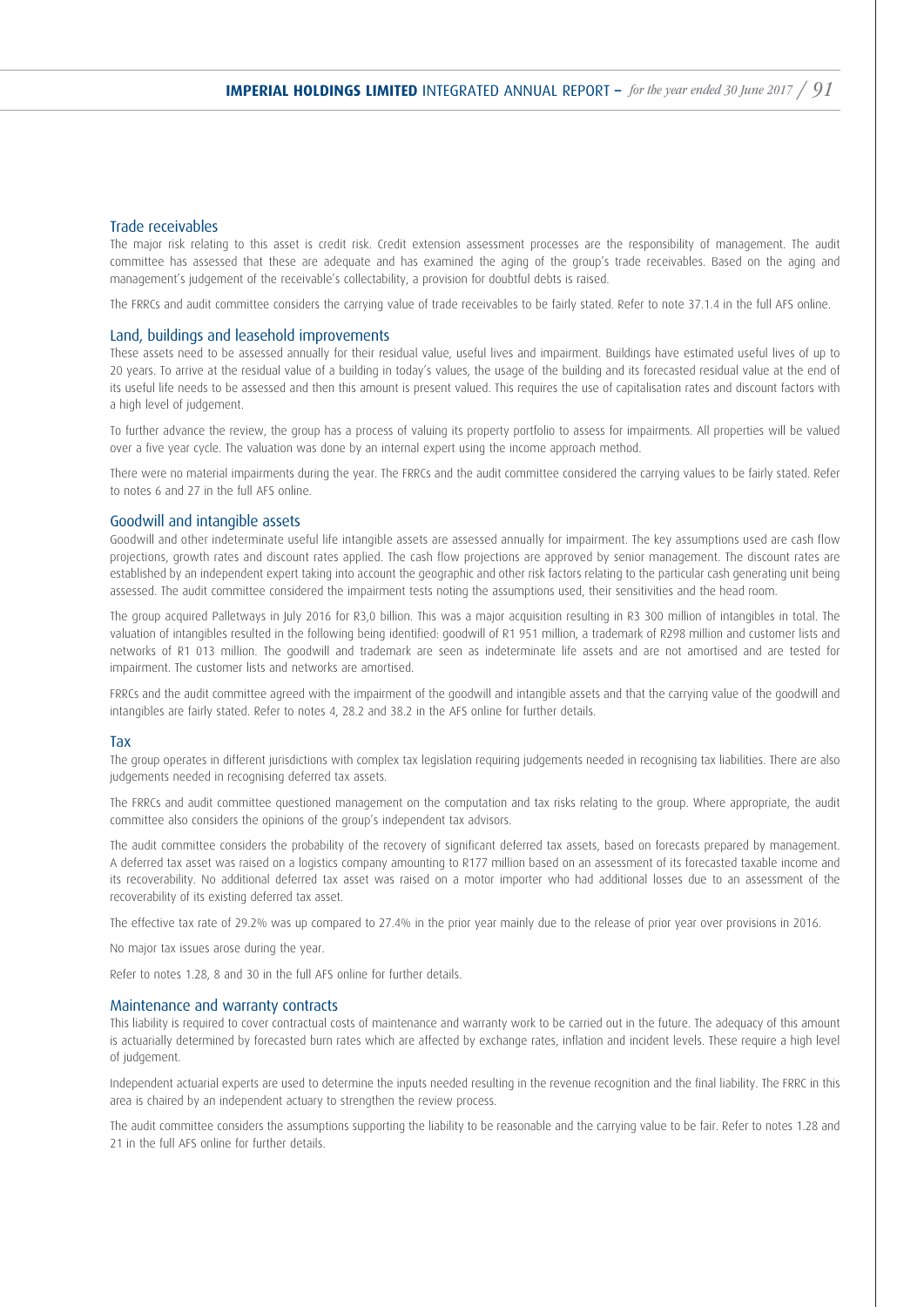### Put option liabilities

These liabilities arises when new acquisitions have contractual obligations enabling non-controlling interest shareholders to put their shares back to the group at an agreed price. The initial recognition of this amount is debited directly to equity with subsequent movements to the liability recognised in the statement of profit or loss.

In arriving at the liability the future earnings need to be assessed and discounted back to calculate the present value. This requires a high level of judgement.

The audit committee considers that the carrying value is fairly reflected. Refer to notes 1.28, 22, 37.2.2 and the statement of changes in equity in the full AFS online for further details.

#### Sale of insurance operations and discontinued operations

The sale of the Regent Group was concluded on 30 June 2017 after being treated as a discontinued operation from 30 June 2015.

As a result the statement of profit and loss was split between continuing and discontinued operations for the financial years 30 June 2016 and 30 June 2017. On the statement of financial position at 30 June 2015 and 30 June 2016 Regent's assets were included under 'Assets of discontinued operations' and its liabilities under 'Liabilities of discontinued operations'.

The final transaction was amended so that Imperial retained the VAPS businesses in Regent which resulted in lower proceeds, lower net asset value disposed and lower profits lost due to the disposal.

As a result, the 30 June 2016 consolidated financial statements are restated to reflect the revised split between continued and discontinued operations on the statement of profit and loss and the lower assets and liabilities of discontinued operations on the statement of financial position. The impact is that the continuing operations profits goes up and the discontinued operation profits goes down. The various assets and liabilities of the businesses retained are reclassified from assets and liabilities of discontinued operations back to their appropriate categories.

See note 2 for full details of the restatement in the AFS online.

The audit committee agrees with the adjustment to the split of the prior year published classification of the discontinued operation and the disclosures made.

Refer to note 14 in the AFS online for the results of discontinued operations for the year.

#### QUALITY OF EARNINGS

The reconciliation of the attributable profits to headline and core earnings is outlined in note 31, available in the AFS online.

There were no other material once off income or expense items that affected the operating profit.

### RISK MANAGEMENT AND INFORMATION TECHNOLOGY (IT) GOVERNANCE

The committee:

- > reviewed the group's policies on risk assessment and risk management, including fraud risks and IT risks as they pertain to financial reporting and the going concern assessment, and found them to be sound; and
- > considered the relevant findings and recommendations of the risk committee.

### LEGAL AND REGULATORY REQUIREMENTS

To the extent that these may have an impact on the annual financial statements, the committee:

- > reviewed legal matters that could have a material impact on the group;
- > reviewed the adequacy and effectiveness of the group's procedures, including its risk management framework, to ensure compliance with legal and regulatory responsibilities;
- > monitored complaints received via the group's whistle-blowing service; and
- > considered reports provided by management, internal audit and the external auditors regarding compliance with legal and regulatory requirements.

### EXPERTISE AND EXPERIENCE OF CHIEF FINANCIAL OFFICER AND THE FINANCE FUNCTION

As required by 3.84(h) of the JSE Limited Listings Requirements, the audit committee has satisfied itself that the chief financial officer, Mr M Akoojee, has the appropriate expertise and experience. In addition, the committee satisfied itself that the composition, experience and skills set of the finance function met the group's requirements.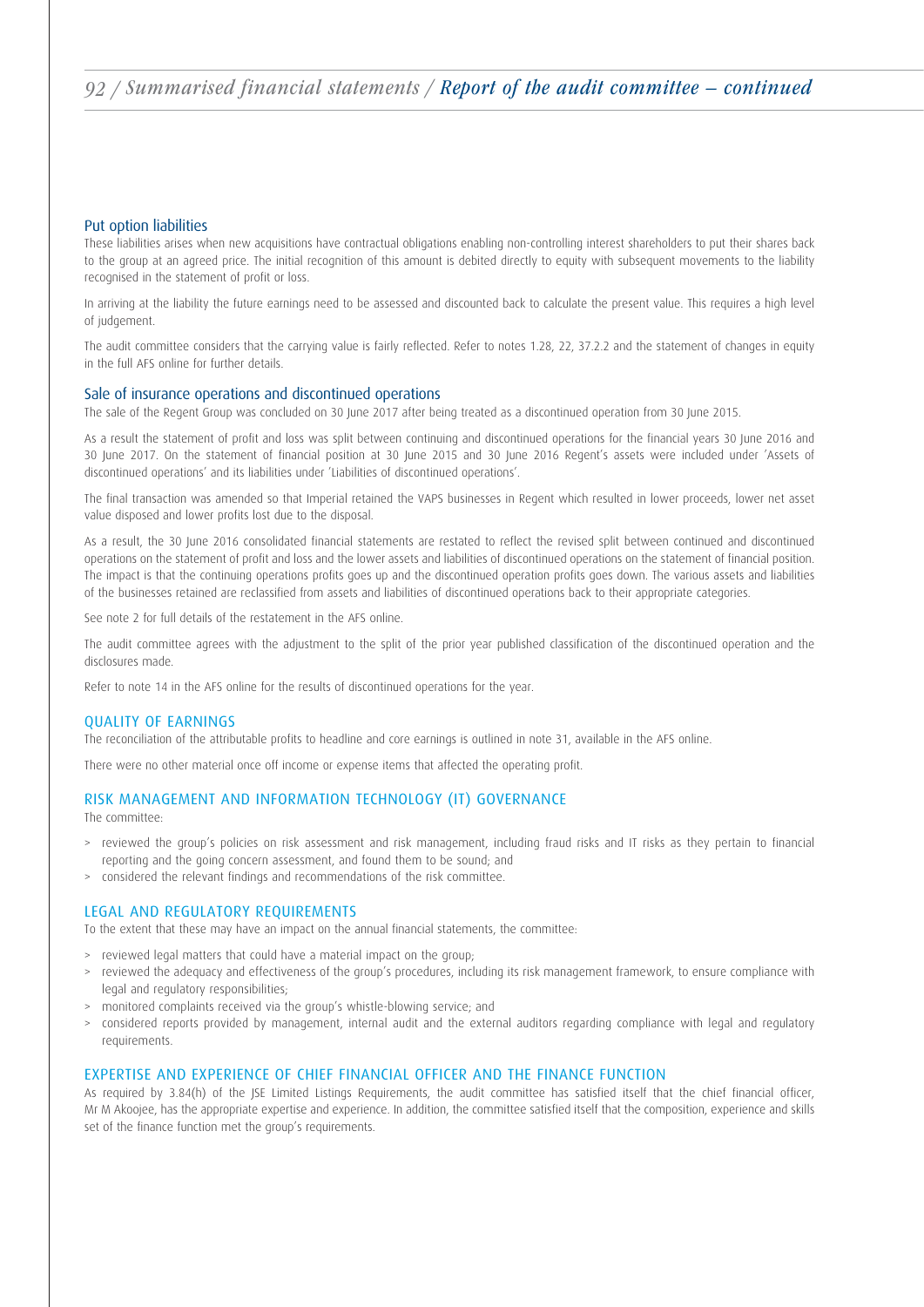### SUBSIDIARY COMPANIES

The functions of the committee are also performed for each subsidiary company of Imperial Holdings Limited that has not appointed an audit committee, on the basis that the committee delegates the performance of such functions to sub-committees referred to as finance and risk review committees. Divisional finance and risk review committees have been constituted and these committees report significant issues to the group audit committee. Each divisional finance and risk review committee is chaired by an independent chairman with no operational role in the divisions.

### INTEGRATED REPORT

Following the review by the committee of the consolidated and separate annual financial statements of Imperial Holdings Limited for the year ended 30 June 2017, the committee is of the view that in all material respects they comply with the relevant provisions of the Act and IFRS and fairly present the consolidated and separate financial positions at that date and the results of operations and cash flows for the year then ended. The committee has also satisfied itself of the integrity of the integrated report and the sustainability information reported therein.

Having achieved its objectives, the committee has recommended the consolidated and separate annual financial statements and the integrated report for the year ended 30 June 2017 for approval to the board. The board has subsequently approved the reports, which will be open for discussion at the forthcoming AGM.

M KGOSANA Chairman

21 August 2017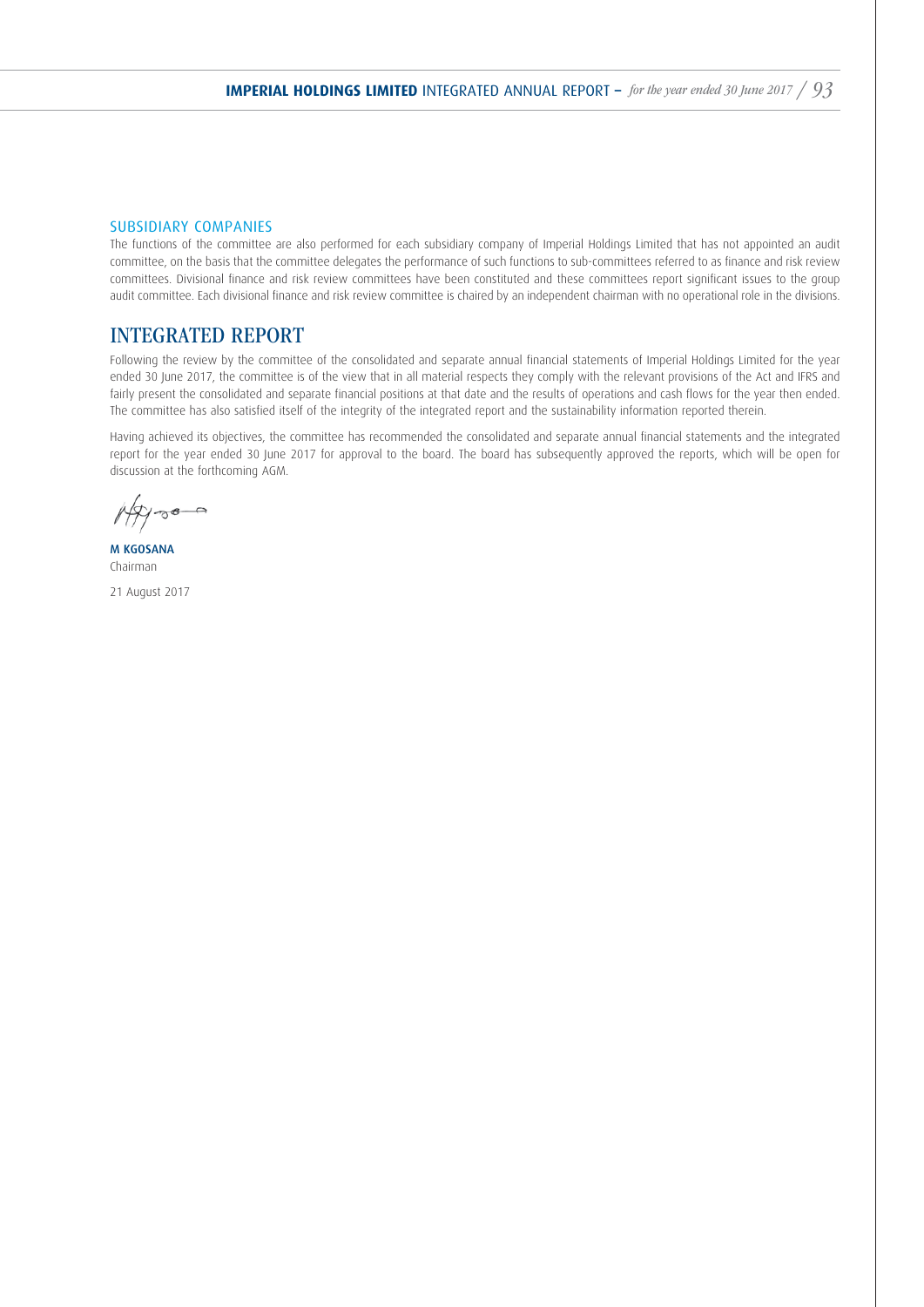### Presenting continuing and discontinued operations for the year ended 30 June 2017

The results of the Regent Insurance businesses, which were disposed on 30 June 2017, are presented in the summarised consolidated statement of profit or loss as discontinued operations. The following shows the combined result of the continued and discontinued operations after eliminating inter-group transactions.

|                                                                     |                | <b>Total</b>       | Continuing         | <b>Discontinued</b> | Total                 | Continuing          | Discontinued          |
|---------------------------------------------------------------------|----------------|--------------------|--------------------|---------------------|-----------------------|---------------------|-----------------------|
|                                                                     | 0/0            | operations<br>2017 | operations<br>2017 | operations<br>2017  | operations<br>$2016*$ | operations<br>2016* | operations<br>$2016*$ |
|                                                                     | change         | Rm                 | Rm                 | Rm                  | <b>Rm</b>             | Rm                  | Rm                    |
| <b>Revenue</b>                                                      | 1              | 119 517            | 116 839            | 2 6 7 8             | 118 849               | 115 800             | 3 0 4 9               |
| Net operating expenses                                              |                | (110 450)          | (108 261)          | (2 189)             | (109908)              | (107 293)           | (2 615)               |
| Profit from operations before                                       |                |                    |                    |                     |                       |                     |                       |
| depreciation and recoupments                                        |                | 9 0 6 7            | 8 5 7 8            | 489                 | 8 9 4 1               | 8 5 0 7             | 434                   |
| Depreciation, amortisation,<br>impairments and recoupments          |                | (2529)             | (2529)             |                     | (2559)                | (2559)              |                       |
| <b>Operating profit</b>                                             | $\overline{2}$ | 6 5 3 8            | 6 0 4 9            | 489                 | 6 3 8 2               | 5 9 4 8             | 434                   |
| Recoupments from sale of properties,                                |                |                    |                    |                     |                       |                     |                       |
| net of impairments                                                  |                | 212                | 212                |                     | 28                    | 28                  |                       |
| Amortisation of intangible assets arising                           |                |                    |                    |                     |                       |                     |                       |
| on business combinations<br>Impairment of intangible assets arising |                | (521)              | (521)              |                     | (437)                 | (437)               |                       |
| on business combinations                                            |                |                    |                    |                     | (151)                 | (151)               |                       |
| Foreign exchange losses                                             |                | (619)              | (619)              |                     | (72)                  | (72)                |                       |
| Other non-operating items                                           |                | (408)              | (357)              | (51)                | (46)                  | (30)                | (16)                  |
| Profit before net finance costs                                     | (9)            | 5 202              | 4764               | 438                 | 5 7 0 4               | 5 2 8 6             | 418                   |
| Net finance costs                                                   | 17             | (1680)             | (1680)             |                     | (1440)                | (1440)              |                       |
| Profit before share of result of                                    |                |                    |                    |                     |                       |                     |                       |
| associates and joint ventures                                       |                | 3 5 2 2            | 3 0 8 4            | 438                 | 4 2 6 4               | 3 8 4 6             | 418                   |
| Share of result of associates                                       |                |                    |                    |                     |                       |                     |                       |
| and joint ventures                                                  |                | 103                | 103                |                     | 138                   | 138                 |                       |
| Profit before tax                                                   | (18)           | 3 6 2 5            | 3 187              | 438                 | 4 4 0 2               | 3 9 8 4             | 418                   |
| Income tax expense                                                  |                | (1060)             | (901)              | (159)               | (1 221)               | (1054)              | (167)                 |
| Net profit for the year                                             | (19)           | 2 5 6 5            | 2 2 8 6            | 279                 | 3 181                 | 2 9 3 0             | 251                   |
| Net profit attributable to:                                         |                |                    |                    |                     |                       |                     |                       |
| Owners of Imperial                                                  | (13)           | 2 601              | 2 3 7 3            | 228                 | 2 9 9 7               | 2 8 0 2             | 195                   |
| Non-controlling interests                                           |                | (36)               | (87)               | 51                  | 184                   | 128                 | 56                    |
|                                                                     |                | 2 5 6 5            | 2 2 8 6            | 279                 | 3 181                 | 2 9 3 0             | 251                   |
| Earnings per share (cents)                                          |                |                    |                    |                     |                       |                     |                       |
| - Basic                                                             | (14)           | 1 3 3 9            | 1 2 2 1            | 118                 | 1 5 5 4               | 1 4 5 3             | 101                   |
| - Diluted                                                           | (14)           | 1 3 0 2            | 1 1 8 7            | 115                 | 1 5 1 4               | 1 4 1 6             | 98                    |
| Headline earnings per share (cents)                                 |                |                    |                    |                     |                       |                     |                       |
| – Basic<br>- Diluted                                                | (10)<br>(11)   | 1 390<br>1 3 5 1   | 1 2 4 0<br>1 2 0 5 | 150<br>146          | 1 5 5 2<br>1 5 1 2    | 1451<br>1 4 1 4     | 101<br>98             |
|                                                                     |                |                    |                    |                     |                       |                     |                       |
| Core earnings per share (cents)<br>- Basic                          |                | 1 6 2 6            | 1 4 8 0            | 146                 | 1720                  | 1 6 1 7             | 103                   |
| - Diluted                                                           | (5)<br>(6)     | 1581               | 1 4 3 9            | 142                 | 1675                  | 1 5 7 5             | 100                   |
|                                                                     |                |                    |                    |                     |                       |                     |                       |
| The cash flows from discontinued operations                         |                |                    |                    | 2017                |                       |                     | 2016*                 |
| were as follows:                                                    |                |                    |                    | Rm                  |                       |                     | Rm                    |
| Cash flows from operating activities                                |                |                    |                    | 151                 |                       |                     | 352                   |
| Cash flows from investing activities                                |                |                    |                    | 391                 |                       |                     | 17                    |
| Cash flows from financing activities                                |                |                    |                    | (46)                |                       |                     | (1)                   |

\* Restated. See note 3 on page 102.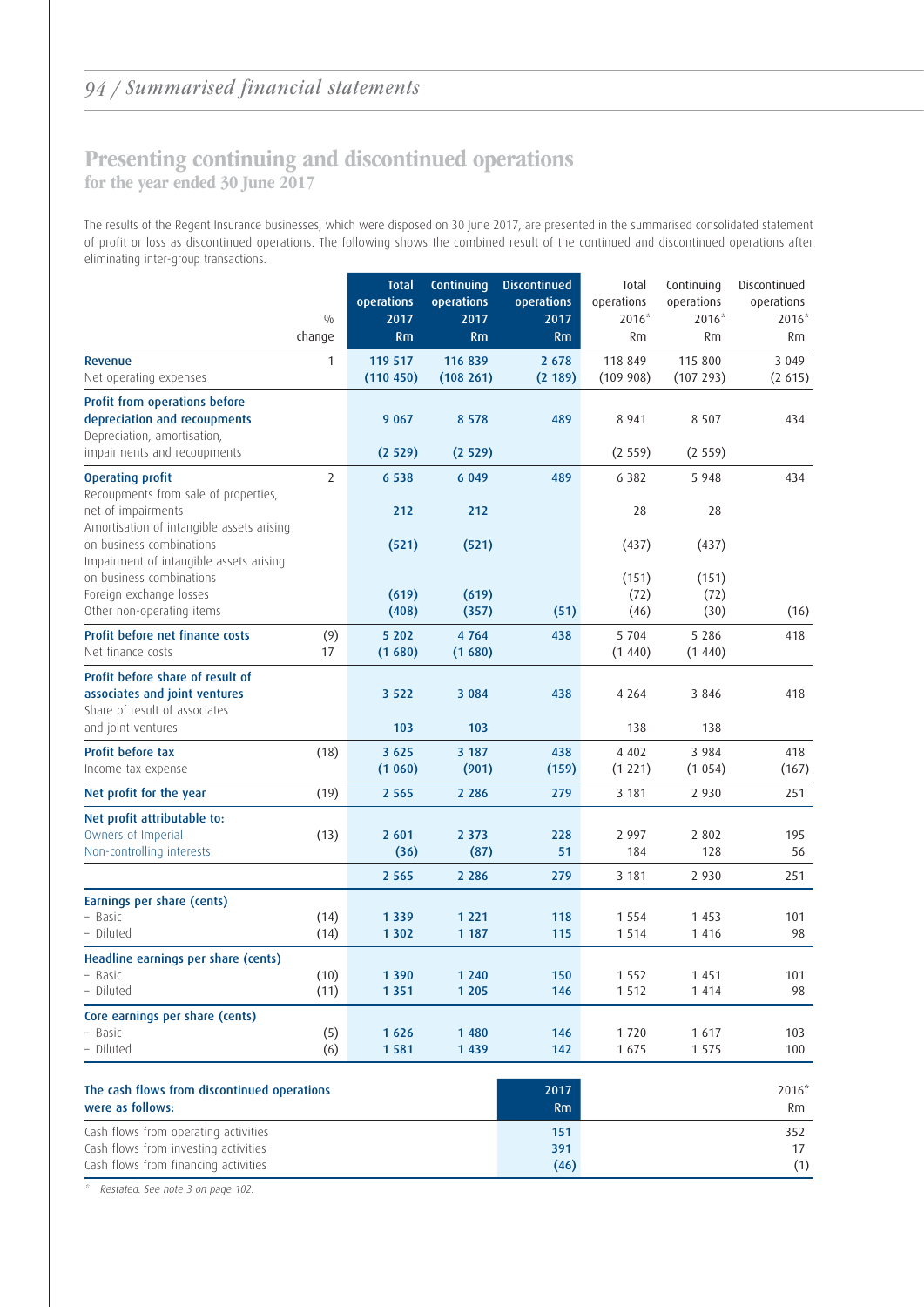### Summarised consolidated statement of profit or loss

for the year ended 30 June 2017

|                                                                                                                                                                                                                                                                                      | <b>Notes</b> | 0/0<br>change    | 2017<br>Rm                                | $2016*$<br>Rm                                   |
|--------------------------------------------------------------------------------------------------------------------------------------------------------------------------------------------------------------------------------------------------------------------------------------|--------------|------------------|-------------------------------------------|-------------------------------------------------|
| <b>Continuing operations</b><br>Revenue<br>Net operating expenses                                                                                                                                                                                                                    |              | 1                | 116 839<br>(108 261)                      | 115 800<br>(107 293)                            |
| Profit from operations before depreciation and recoupments<br>Depreciation, amortisation, impairments and recoupments                                                                                                                                                                |              |                  | 8 5 7 8<br>(2529)                         | 8 5 0 7<br>(2559)                               |
| <b>Operating profit</b><br>Recoupments from sale of properties, net of impairments<br>Amortisation of intangible assets arising on business combinations<br>Impairment of intangible assets arising on business combinations<br>Foreign exchange losses<br>Other non-operating items | 7            | 2                | 6 0 4 9<br>212<br>(521)<br>(619)<br>(357) | 5 9 4 8<br>28<br>(437)<br>(151)<br>(72)<br>(30) |
| Profit before net finance costs<br>Net finance costs                                                                                                                                                                                                                                 | 8            | (10)<br>17       | 4764<br>(1680)                            | 5 2 8 6<br>(1440)                               |
| Profit before share of result of associates and joint ventures<br>Share of result of associates and joint ventures                                                                                                                                                                   |              |                  | 3 0 8 4<br>103                            | 3846<br>138                                     |
| <b>Profit before tax</b><br>Income tax expense                                                                                                                                                                                                                                       |              | (20)             | 3 187<br>(901)                            | 3 9 8 4<br>(1054)                               |
| Profit for the year from continuing operations                                                                                                                                                                                                                                       |              | (22)             | 2 2 8 6                                   | 2 9 3 0                                         |
| <b>Discontinued operations</b><br>Profit for the year from discontinued operations                                                                                                                                                                                                   |              |                  | 279                                       | 251                                             |
| Net profit for the year                                                                                                                                                                                                                                                              |              | (19)             | 2 5 6 5                                   | 3 181                                           |
| Net profit attributable to:<br>Owners of Imperial                                                                                                                                                                                                                                    |              |                  | 2 601                                     | 2 9 9 7                                         |
| - Continuing operations<br>- Discontinued operations                                                                                                                                                                                                                                 |              |                  | 2 3 7 3<br>228                            | 2 8 0 2<br>195                                  |
| Non-controlling interests                                                                                                                                                                                                                                                            |              |                  | (36)                                      | 184                                             |
| - Continuing operations<br>- Discontinued operations                                                                                                                                                                                                                                 |              |                  | (87)<br>51                                | 128<br>56                                       |
|                                                                                                                                                                                                                                                                                      |              |                  | 2 5 6 5                                   | 3 181                                           |
| Earnings per share (cents)<br>Continuing operations<br>- Basic<br>- Diluted                                                                                                                                                                                                          |              | (16)<br>(16)     | 1 2 2 1<br>1 1 8 7                        | 1 4 5 3<br>1 4 1 6                              |
| Discontinued operations<br>- Basic<br>- Diluted<br>Total operations<br>- Basic                                                                                                                                                                                                       |              | 17<br>17<br>(14) | 118<br>115<br>1 3 3 9                     | 101<br>98<br>1 5 5 4                            |
| - Diluted                                                                                                                                                                                                                                                                            |              | (14)             | 1 3 0 2                                   | 1 5 1 4                                         |

\* Restated. Please refer to note 3 on page 102.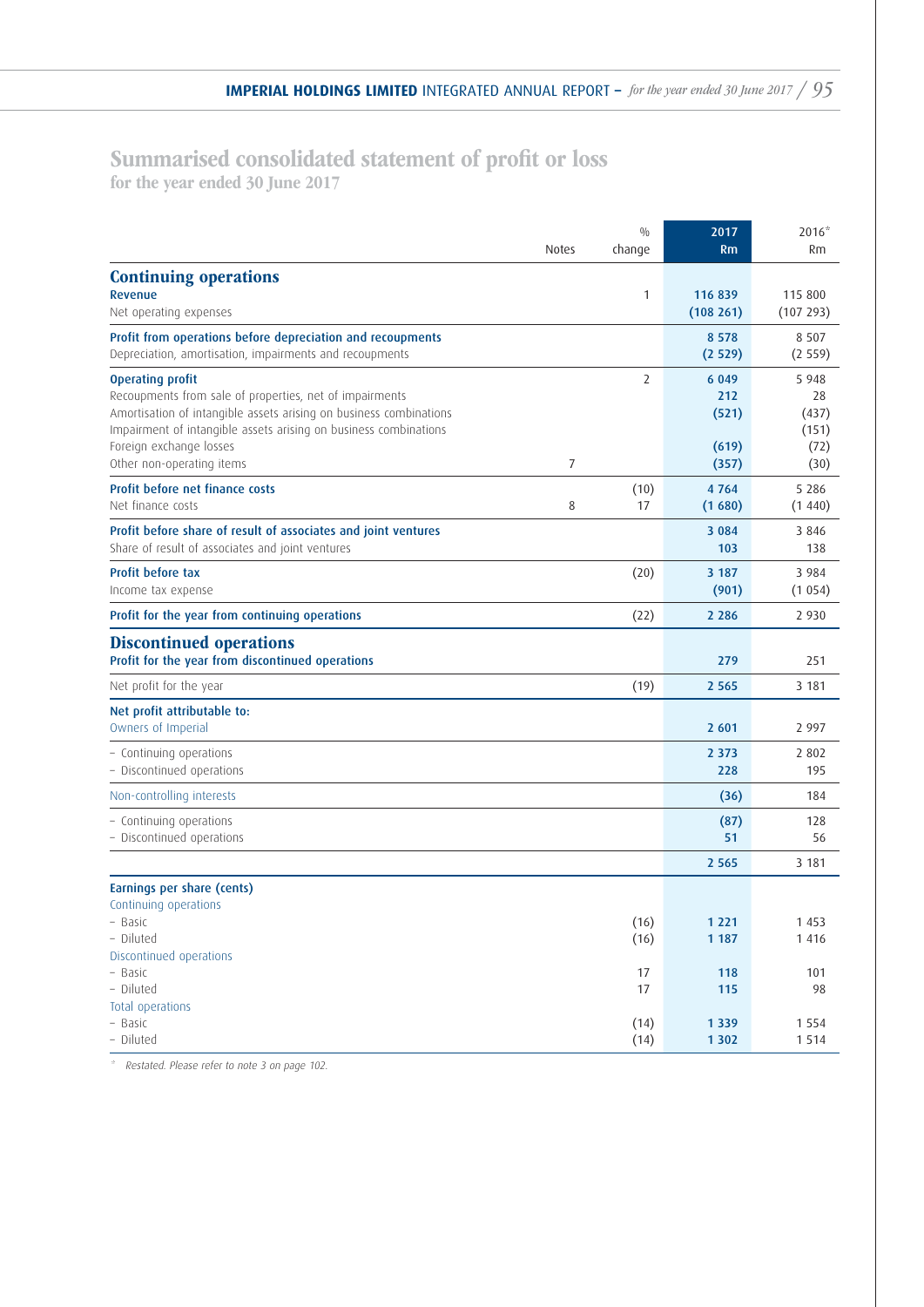### Summarised consolidated statement of comprehensive income for the year ended 30 June 2017

|                                                                                                                                                                                                                                                                                                                                                        | 2017<br>Rm                  | $2016*$<br>Rm            |
|--------------------------------------------------------------------------------------------------------------------------------------------------------------------------------------------------------------------------------------------------------------------------------------------------------------------------------------------------------|-----------------------------|--------------------------|
| Net profit for the year<br>Other comprehensive (loss) income                                                                                                                                                                                                                                                                                           | 2 5 6 5<br>(405)            | 3 1 8 1<br>147           |
| Items that may be reclassified subsequently to profit or loss                                                                                                                                                                                                                                                                                          | (521)                       | 306                      |
| Exchange (losses) gains arising on translation of foreign operations<br>Share of associates' and joint ventures movement in foreign currency translation reserve<br>Reclassification of gain on disposal of investment in associate<br>Movement in hedge accounting reserve<br>Income tax relating to items that may be reclassified to profit or loss | (724)<br>(8)<br>244<br>(33) | 607<br>16<br>(374)<br>57 |
| Items that will not be reclassified to profit or loss                                                                                                                                                                                                                                                                                                  | 116                         | (159)                    |
| Remeasurement of defined benefit obligations<br>Income tax on remeasurement of defined benefit obligations                                                                                                                                                                                                                                             | 199<br>(83)                 | (228)<br>69              |
| Total comprehensive income for the year                                                                                                                                                                                                                                                                                                                | 2 1 6 0                     | 3 3 2 8                  |
| Total comprehensive income attributable to:<br>Owners of Imperial<br>Non-controlling interests                                                                                                                                                                                                                                                         | 2 2 0 9<br>(49)             | 3 1 3 8<br>190           |
|                                                                                                                                                                                                                                                                                                                                                        | 2 1 6 0                     | 3 3 2 8                  |

\* Restated. Please refer to note 3 on page 102.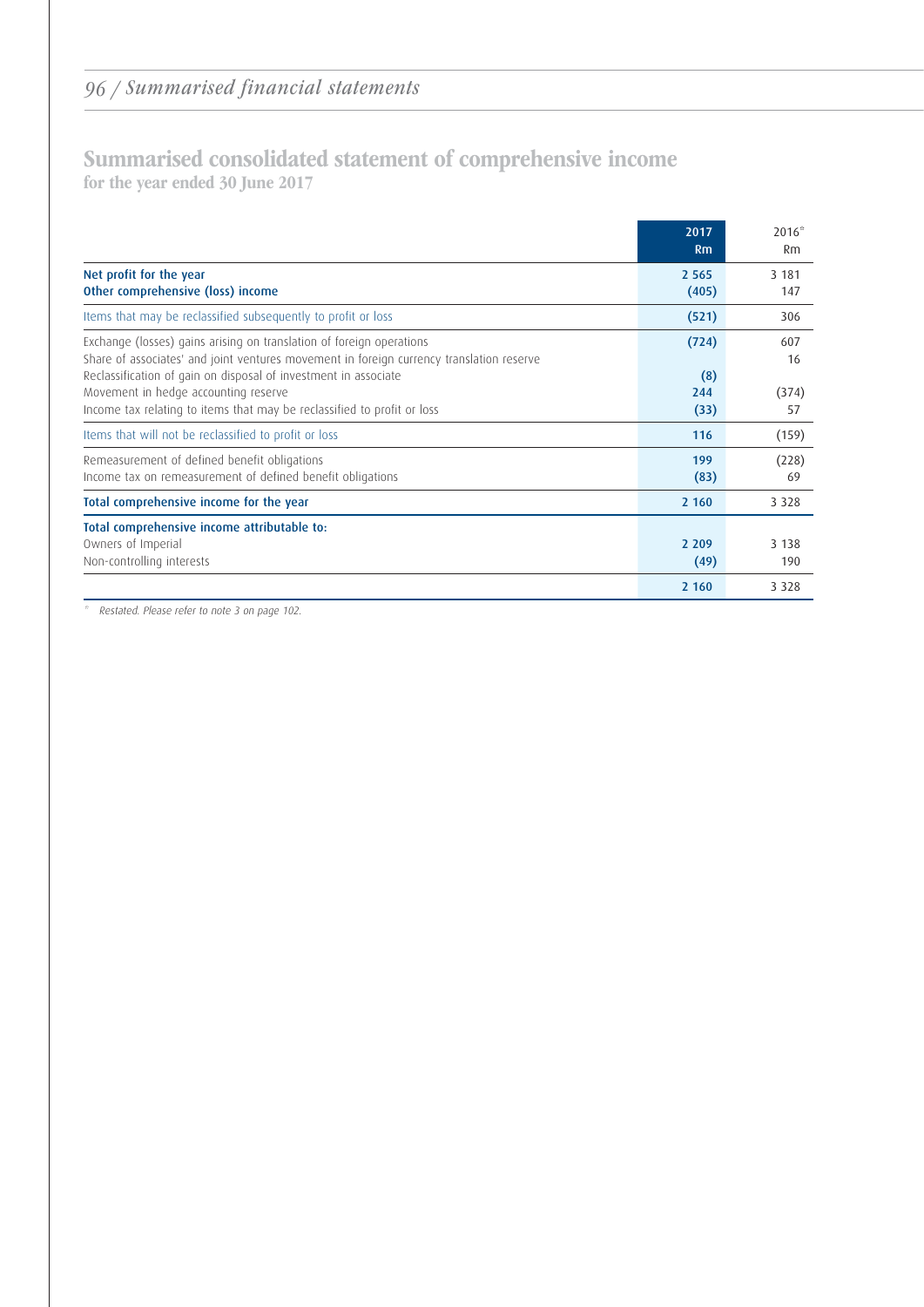### Earnings per share information

for the year ended 30 June 2017

|                                                                                                                      | 0/0<br>change | 2017<br><b>Rm</b> | $2016*$<br>Rm  |
|----------------------------------------------------------------------------------------------------------------------|---------------|-------------------|----------------|
| <b>Headline earnings reconciliation</b><br>Earnings~                                                                 |               | 2 601             | 2 9 9 7        |
| Recoupment for disposal of property, plant and equipment (IAS 16)                                                    |               | (323)             | (97)           |
| (Loss) recoupment for disposal of intangible assets (IAS 38)<br>Impairment of property, plant and equipment (IAS 36) |               | 3<br>32           | (1)<br>12      |
| Impairment of intangible assets (IAS 36)                                                                             |               | 30                | 167            |
| Impairment of goodwill (IAS 36)                                                                                      |               | 123               | 258            |
| Impairment of investments in associates and joint ventures (IAS 28)                                                  |               | 34                | 89             |
| Loss (profit) on disposal of subsidiaries and businesses (IFRS 10)                                                   |               | 151               | (520)          |
| Impairment loss on assets of disposal groups<br>Reclassification of loss on disposal of investment in associate      |               | (8)               | 90             |
| Remeasurements included in share of result of associates and joint ventures                                          |               |                   | 2              |
| Tax effects of remeasurements                                                                                        |               | 66                | 60             |
| Non-controlling interests share of remeasurements                                                                    |               | (9)               | (63)           |
| Headline earnings~                                                                                                   |               | 2 700             | 2 9 9 4        |
| Headline earnings per share (cents)                                                                                  |               |                   |                |
| Continuing operations<br>- Basic                                                                                     | (15)          | 1 2 4 0           | 1451           |
| - Diluted                                                                                                            | (14)          | 1 2 0 5           | 1414           |
| Discontinued operations                                                                                              |               |                   |                |
| - Basic                                                                                                              | 49            | 150               | 101            |
| - Diluted                                                                                                            | 49            | 146               | 98             |
| Total operations<br>- Basic                                                                                          | (10)          | 1 3 9 0           | 1 5 5 2        |
| - Diluted                                                                                                            | (11)          | 1 3 5 1           | 1 5 1 2        |
| Core earnings reconciliation                                                                                         |               |                   |                |
| <b>Headline earnings</b>                                                                                             | (10)          | 2 700             | 2 9 9 4        |
| Amortisation of intangible assets arising on business combinations                                                   |               | 521               | 437            |
| Foreign exchange gain on inter-group monetary item                                                                   |               |                   | (92)           |
| Business acquisition costs<br>Remeasurement of contingent consideration and put option liabilities                   |               | 82<br>37          | 63<br>50       |
| Change in economic assumptions on insurance funds                                                                    |               | (10)              | 4              |
| Tax effects of core earnings adjustments                                                                             |               | (131)             | (98)           |
| Non-controlling interests share of core earnings adjustments                                                         |               | (40)              | (41)           |
| Core earnings~                                                                                                       | (6)           | 3 1 5 9           | 3 3 1 7        |
| Core earnings per share (cents)                                                                                      |               |                   |                |
| Continuing operations                                                                                                |               | 1 4 8 0           | 1617           |
| – Basic<br>- Diluted                                                                                                 | (8)<br>(8)    | 1 4 3 9           | 1 5 7 5        |
| Discontinued operations                                                                                              |               |                   |                |
| - Basic                                                                                                              | 42            | 146               | 103            |
| - Diluted                                                                                                            | 42            | 142               | 100            |
| Total operations<br>- Basic                                                                                          | (5)           | 1626              | 1720           |
| - Diluted                                                                                                            | (6)           | 1581              | 1675           |
| <b>ADDITIONAL INFORMATION</b>                                                                                        |               |                   |                |
| Net asset value per share (cents)                                                                                    | 3             | 10 550            | 10 261         |
| Dividend per ordinary share (cents)                                                                                  | (18)          | 650               | 795            |
| Number of ordinary shares in issue (million)                                                                         |               |                   |                |
| - total shares                                                                                                       |               | 201,1             | 208,1          |
| - net of shares repurchased<br>- weighted average for basic                                                          |               | 196,6<br>194,3    | 196,6<br>192,9 |
| - weighted average for diluted                                                                                       |               | 199,8             | 198,0          |
| Number of other shares (million)                                                                                     |               |                   |                |
| - Deferred ordinary shares to convert into ordinary shares                                                           |               | 6,7               | 7,5            |

\* Restated. Please refer to note 3 on page 102.

~ There are no reconciling items between the basic and the diluted earnings values.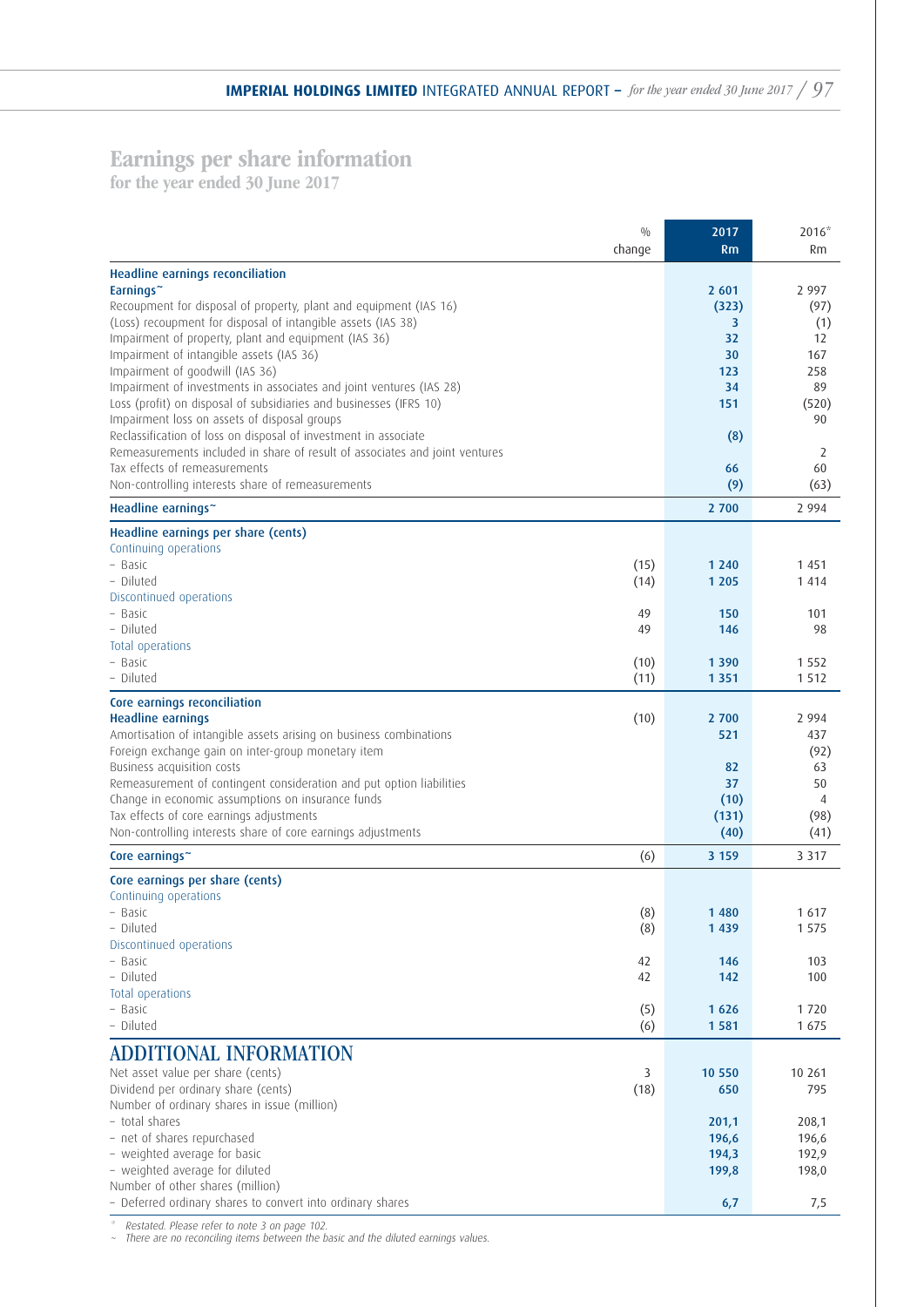### Summarised consolidated statement of financial position at 30 June 2017

|                                                            | 2017     | $2016*$  | $2015*$  |
|------------------------------------------------------------|----------|----------|----------|
| Note                                                       | Rm       | Rm       | Rm       |
| <b>ASSETS</b>                                              |          |          |          |
| Goodwill and intangible assets<br>9                        | 9 5 2 9  | 7 5 0 1  | 7 1 9 3  |
| Investment in associates and joint ventures                | 1 0 0 2  | 993      | 1 3 5 2  |
| Property, plant and equipment                              | 10 371   | 11 602   | 11 104   |
| Transport fleet                                            | 5 5 6 0  | 5 9 5 3  | 5 6 1 0  |
| Deferred tax assets                                        | 1509     | 1 3 8 7  | 1 1 0 8  |
| Investments and other financial assets                     | 805      | 404      | 447      |
| Vehicles for hire                                          | 3 9 6 3  | 3 4 6 9  | 3 603    |
| Inventories                                                | 16 953   | 16 717   | 15 4 65  |
| Tax in advance                                             | 330      | 484      | 297      |
| Trade and other receivables                                | 13 3 5 3 | 12 7 17  | 12 849   |
| Cash resources                                             | 4 4 9 9  | 2 3 2 1  | 2 2 7 5  |
| Assets of discontinued operations and disposed groups      |          | 6 2 8 7  | 4 4 0 9  |
| Properties held for sale                                   | 979      |          |          |
| <b>Total assets</b>                                        | 68 853   | 69 835   | 65 712   |
| <b>EQUITY AND LIABILITIES</b>                              |          |          |          |
| Capital and reserves                                       |          |          |          |
| Share capital and share premium                            | 1 0 3 0  | 1 0 3 0  | 382      |
| Shares repurchased                                         | (574)    | (1226)   | (668)    |
| Other reserves                                             | 24       | 1 0 0 3  | 1 0 8 9  |
| Retained earnings                                          | 20 26 2  | 19 3 6 6 | 18 0 65  |
| Attributable to owners of Imperial                         | 20 742   | 20 173   | 18 8 6 8 |
| Put arrangement over non-controlling interests             | (1148)   | (1307)   | (1473)   |
| Non-controlling interests                                  | 667      | 909      | 1838     |
| <b>Total equity</b>                                        | 20 26 1  | 19 775   | 19 233   |
| <b>Liabilities</b>                                         |          |          |          |
| Non-redeemable, non-participating preference shares        | 441      | 441      | 441      |
| Retirement benefit obligations                             | 1 2 2 9  | 1 5 3 1  | 1 1 5 7  |
| Interest-bearing borrowings                                | 19 14 6  | 18 3 9 6 | 16 157   |
| Maintenance and warranty contracts                         | 3 0 2 2  | 3 1 5 6  | 3 1 9 1  |
| Deferred tax liabilities                                   | 1 1 1 5  | 881      | 1 1 9 3  |
| Other financial liabilities                                | 1952     | 2 3 3 5  | 2 0 1 9  |
| Trade, other payables and provisions                       | 21 350   | 19 630   | 19 142   |
| Current tax liabilities                                    | 337      | 673      | 561      |
| Liabilities of discontinued operations and disposed groups |          | 3 0 1 7  | 2 6 1 8  |
| <b>Total liabilities</b>                                   | 48 592   | 50 060   | 46 479   |
| <b>Total equity and liabilities</b>                        | 68 853   | 69 835   | 65 712   |

\* Restated. Please refer to note 3 on page 102.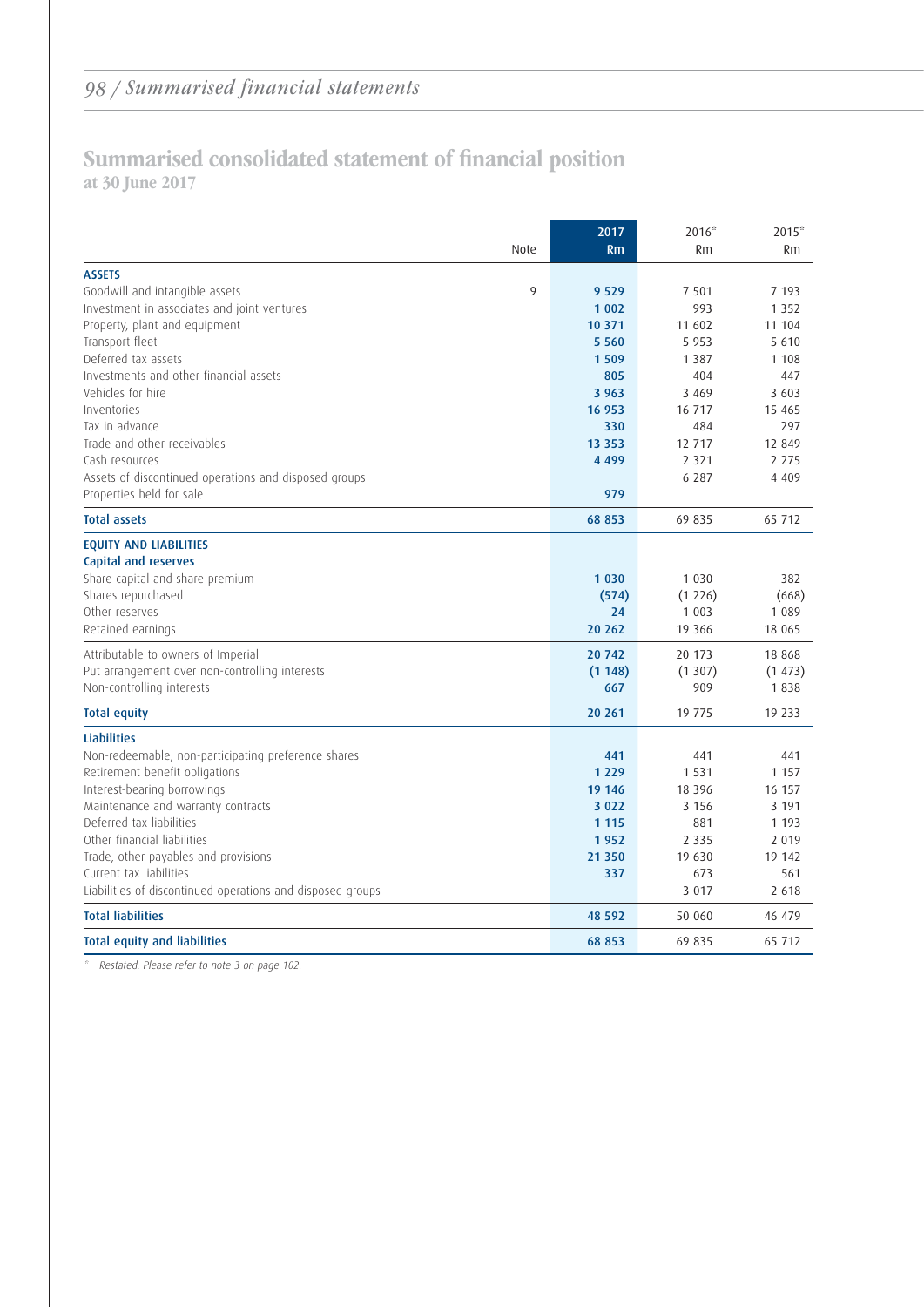## Summarised consolidated statement of cash flows

for the year ended 30 June 2017

|                                                                          |             | 0/0    | 2017    | $2016*$ |
|--------------------------------------------------------------------------|-------------|--------|---------|---------|
|                                                                          | <b>Note</b> | change | Rm      | Rm      |
| Cash flows from operating activities                                     |             |        |         |         |
| Cash generated by operations before movements in net working capital     |             | (6)    | 8 3 8 8 | 8 9 3 1 |
| Movements in net working capital                                         |             |        | 688     | (788)   |
| Cash generated by operations before interest and taxes paid              |             | 11     | 9 0 7 6 | 8 1 4 3 |
| Net finance cost paid                                                    |             |        | (1670)  | (1461)  |
| Tax paid                                                                 |             |        | (1520)  | (1910)  |
| Cash generated by operations before capital expenditure on rental assets |             | 23     | 5886    | 4 7 7 2 |
| Expansion capital expenditure - rental assets                            |             |        | (1118)  | (772)   |
| Net replacement capital expenditure - rental assets                      |             |        | (591)   | (839)   |
| - Expenditure                                                            |             |        | (3 422) | (3539)  |
| - Proceeds                                                               |             |        | 2 8 3 1 | 2 700   |
| Cash generated by operations after capital expenditure on rental assets  |             | 32     | 4 1 7 7 | 3 1 6 1 |
| Cash flows from investing activities                                     |             |        |         |         |
| Net cash flow on disposal and acquisition of subsidiaries and businesses |             |        | (1687)  | 760     |
| Expansion capital expenditure - excluding rental assets                  |             |        | 45      | (1130)  |
| Net replacement capital expenditure - excluding rental assets            |             |        | (999)   | (1397)  |
| Net movement in associates and joint ventures                            |             |        | 514     | 71      |
| Net movement in investments, loans and other financial instruments       |             |        | 188     | 108     |
|                                                                          |             |        | (1939)  | (1588)  |
| Cash flows from financing activities                                     |             |        |         |         |
| Hedge cost premium paid                                                  |             |        | (10)    | (193)   |
| Settlement of cross currency swap instruments                            |             |        |         | (157)   |
| Ordinary shares repurchased <sup>-</sup>                                 |             |        |         | (558)   |
| Dividends paid                                                           |             |        | (1688)  | (1909)  |
| Change in non-controlling interests                                      |             |        | (252)   | (439)   |
| Capital raised from non-controlling interests                            |             |        | 149     | 26      |
| Net increase in other interest-bearing borrowings                        |             |        | 1509    | 2 1 9 3 |
|                                                                          |             |        | (292)   | (1037)  |
| Net increase in cash and cash equivalents                                |             |        | 1946    | 536     |
| Effects of exchange rate changes on cash resources in foreign currencies |             |        | (224)   | 145     |
| Cash and cash equivalents at beginning of year                           |             |        | 719     | 38      |
| Cash and cash equivalents at end of year                                 | 10          |        | 2 4 4 1 | 719     |

~ The repurchase of the 7 864 456 ordinary shares during the year was an inter-group transaction with no impact on the group's cash flows. \* Restated. Please refer to note 3 on page 102.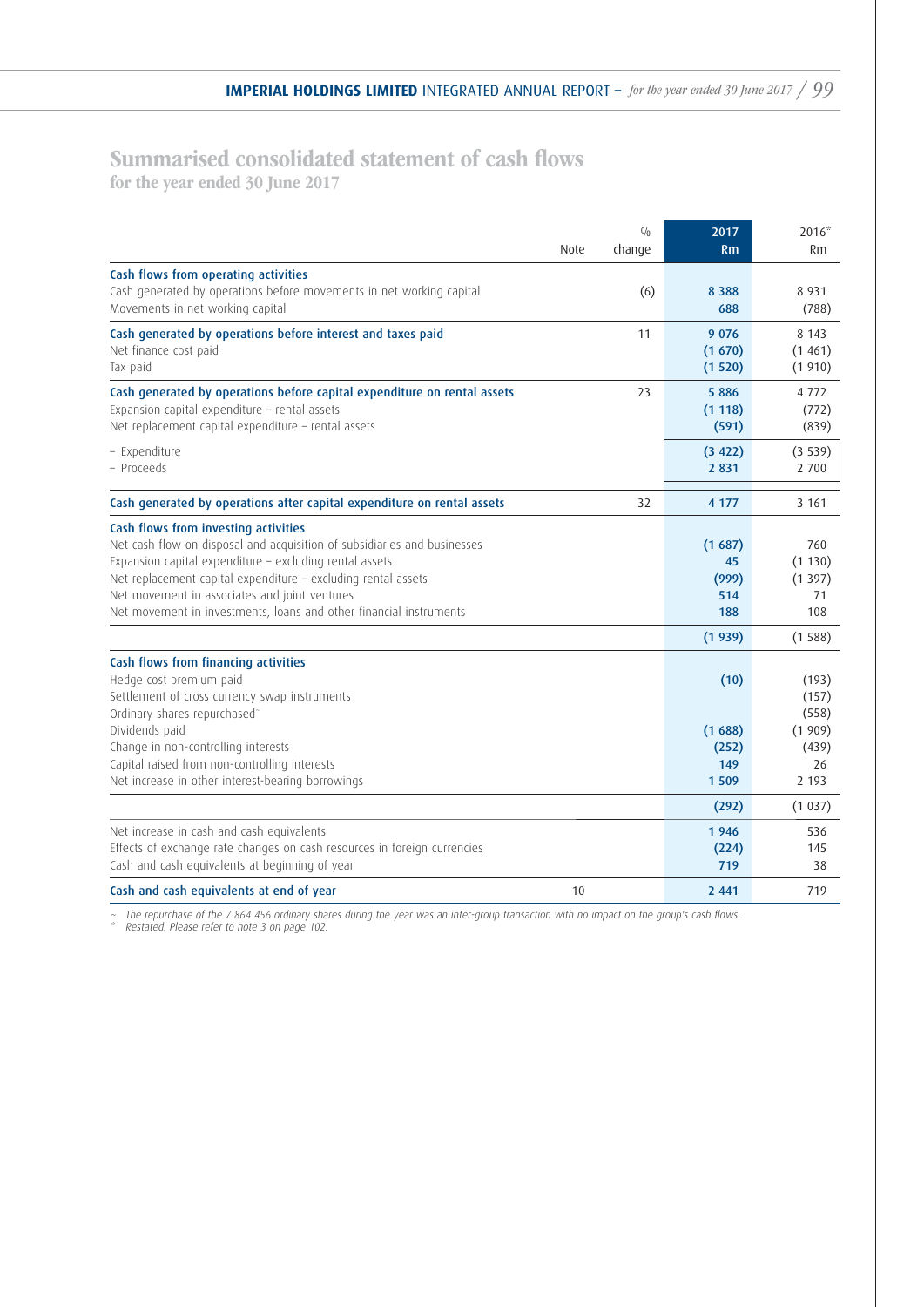|                                                                                                                                                                                                                                                                                                                                                                                                                                         | Share<br>capital<br>and share<br>premium<br>Rm | <b>Shares</b><br>repurchased<br>Rm | <b>Other</b><br><b>reserves</b><br>Rm        | Retained<br>earnings<br>Rm | Attributable<br>to owners<br>of imperial<br>Rm | Put<br>arrangement<br>over non-<br>controlling<br>interests<br>Rm | Non-<br>controlling<br>interests<br>Rm | <b>Total</b><br>equity<br>Rm                 |
|-----------------------------------------------------------------------------------------------------------------------------------------------------------------------------------------------------------------------------------------------------------------------------------------------------------------------------------------------------------------------------------------------------------------------------------------|------------------------------------------------|------------------------------------|----------------------------------------------|----------------------------|------------------------------------------------|-------------------------------------------------------------------|----------------------------------------|----------------------------------------------|
| At 30 June 2015<br>Total comprehensive income for the year                                                                                                                                                                                                                                                                                                                                                                              | 382                                            | (668)                              | 1 0 8 9<br>300                               | 18 065<br>2 8 3 8          | 18 8 6 8<br>3 1 3 8                            | (1473)                                                            | 1838<br>190                            | 19 233<br>3 3 2 8                            |
| Net attributable profit for the year<br>Other comprehensive income                                                                                                                                                                                                                                                                                                                                                                      |                                                |                                    | 300                                          | 2 9 9 7<br>(159)           | 2 9 9 7<br>141                                 |                                                                   | 184<br>6                               | 3 1 8 1<br>147                               |
| Movement in statutory reserves<br>Share-based cost charged to profit or loss<br>Share-based equity reserve transferred to retained earnings on vesting<br>Share-based equity reserve hedge cost<br>Ordinary dividend paid                                                                                                                                                                                                               |                                                |                                    | 20<br>144<br>(55)<br>(183)                   | (20)<br>55<br>(1572)       | 144<br>(183)<br>(1 572)                        |                                                                   | $\overline{4}$                         | 148<br>(183)<br>(1572)                       |
| Repurchase of 3 387 507 ordinary shares from the open market at an<br>average price of R164,78 per share, plus transaction cost<br>Share of changes in net assets of associates and joint ventures<br>Realisation on disposal of subsidiaries<br>Non-controlling interests disposed, net of acquisitions and shares issued<br>Net decrease in non-controlling interests though buy-outs<br>Non-controlling interests share of dividends | 648                                            | (558)                              | (5)<br>59<br>(366)                           |                            | (558)<br>(5)<br>59<br>282                      | 166                                                               | (71)<br>(715)<br>(337)                 | (558)<br>(5)<br>59<br>(71)<br>(267)<br>(337) |
| At 30 June 2016<br>Total comprehensive income for the year                                                                                                                                                                                                                                                                                                                                                                              | 1 0 3 0                                        | (1226)                             | 1 0 0 3<br>(508)                             | 19 3 66<br>2 7 1 7         | 20 173<br>2 2 0 9                              | (1307)                                                            | 909<br>(49)                            | 19 775<br>2 1 6 0                            |
| Net attributable profit for the year<br>Other comprehensive income                                                                                                                                                                                                                                                                                                                                                                      |                                                |                                    | (508)                                        | 2 601<br>116               | 2 601<br>(392)                                 |                                                                   | (36)<br>(13)                           | 2 5 6 5<br>(405)                             |
| Transfer of reserves on disposal of Mix Telematics Limited<br>Movement in statutory reserves<br>Share-based cost charged to profit or loss<br>Share-based equity reserve transferred to retained earnings on vesting<br>Shares cancelled and delivered to settle share based obligations<br>Share-based equity reserve hedge cost                                                                                                       |                                                | 39                                 | (108)<br>11<br>150<br>$102$<br>(39)<br>(222) | 108<br>(11)<br>(102)       | 150<br>(222)                                   |                                                                   |                                        | 150<br>(222)                                 |
| Ordinary dividend paid<br>Cancellation of 7 864 456 ordinary shares<br>Non-controlling interests acquired, net of disposals and shares issued<br>Net decrease in non-controlling interests through buy-outs<br>Realisation on disposal of subsidiaries<br>Non-controlling interests share of dividends                                                                                                                                  |                                                | 613                                | (167)<br>(198)                               | (1461)<br>(613)<br>258     | (1461)<br>(167)<br>60                          | 159                                                               | 119<br>(85)<br>(227)                   | (1461)<br>119<br>(93)<br>60<br>(227)         |
| At 30 June 2017                                                                                                                                                                                                                                                                                                                                                                                                                         | 1 0 3 0                                        | (574)                              | 24                                           | 20 26 2                    | 20 742                                         | (1148)                                                            | 667                                    | 20 261                                       |

## **IMPERIAL HOLDINGS LIMITED** INTEGRATED ANNUAL REPORT – for the year ended 30 June 2017 / 101

Summarised consolidated statement of changes in equity for the year ended 30 June 2017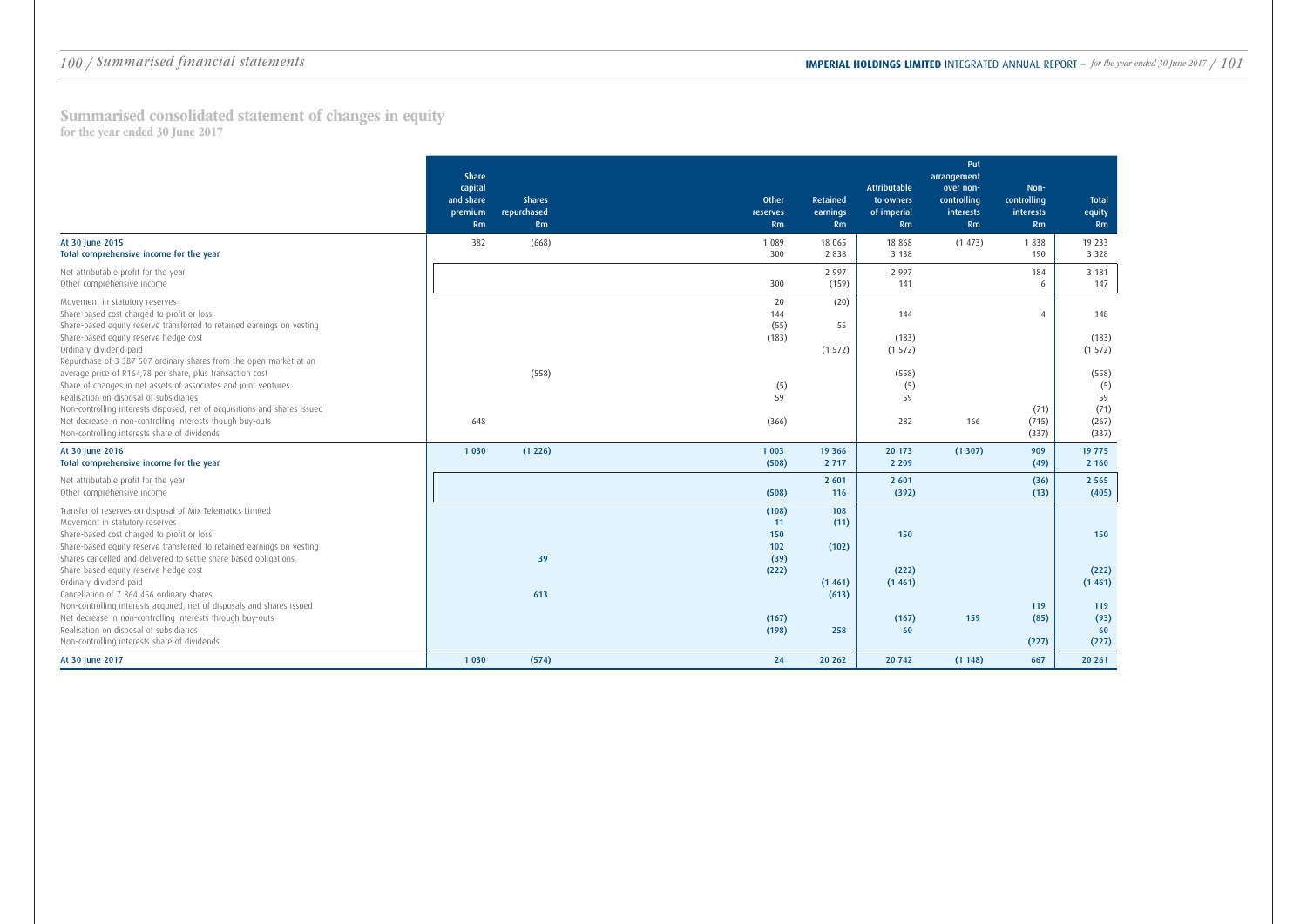## Notes to the summarised consolidated financial statements

for the year ended 30 June 2017

### 1. BASIS OF PREPARATION

 The summarised consolidated financial statements have been prepared in accordance with the framework concepts and measurement requirements of IFRS and the SAICA Financial Reporting Guides as issued by the Accounting Practices Committee and financial reporting pronouncements as issued by the Financial Reporting Standards Council. The results are presented in accordance with IAS 34 – Interim Financial Reporting and comply with the Companies Act of South Africa, 2008. These summarised consolidated financial statements are an extract of the full audited consolidated annual financial statements for the year ended 30 June 2017.

 These summarised consolidated financial statements and the complete set of consolidated financial statements have been prepared under the supervision of R Mumford, CA(SA) and were approved by the board of directors on 21 August 2017.

### 2. ACCOUNTING POLICIES

 The accounting policies adopted and methods of computation used in the preparation of the summarised consolidated financial statements are in accordance with IFRS and are consistent with those of the annual financial statements for the year ended 30 June 2016.

### 3. RESTATEMENT OF 2016

 The Regent Insurance operations have been classified as discontinued operations since 30 June 2015. Protracted negotiations and regulatory requirements resulted in the sale being concluded on 30 June 2017. The final transaction was amended so that Imperial retained the value-added products (VAPS) businesses in Regent which resulted in lower proceeds, lower net asset value disposed and lower profits lost due to the disposal.

 As a result the 30 June 2016 consolidated financial statements are restated to reflect the revised split between continued and discontinued operations on the statement of profit and loss and the lower assets and liabilities of discontinued operations on the statement of financial position. The impact is that the continuing operations profits increase and the discontinued operation profits decrease. The various assets and liabilities of the businesses retained were reclassified from assets and liabilities of discontinued operations back to their appropriate categories.

 In reviewing the 30 June 2016 VAPS businesses it has been discovered that certain provisions were understated by R40 million which impacts the continuing operations results. In addition the charge to profit and loss for the non-controlling interests for discontinued operations was understated by R25 million. The total earnings impact on 2016 is R52 million. These amounts are not material and do not warrant restatement. However as the group is restating 30 June 2016 for the VAPS businesses retained, these restatements have also been included.

 The 2016 statement of cash flows was restated to reclassify the cash inflows for interest-rate swap instruments amounting to R19 million from investing activities to operating activities and to reclassify the cash outflows for cross-currency swap instruments amounting to R157 million from investing activities to financing activities.

 The effects of the restatement on the prior year consolidated financial statements were as follows. The amounts below are the changes to the 30 June 2016 financial statements: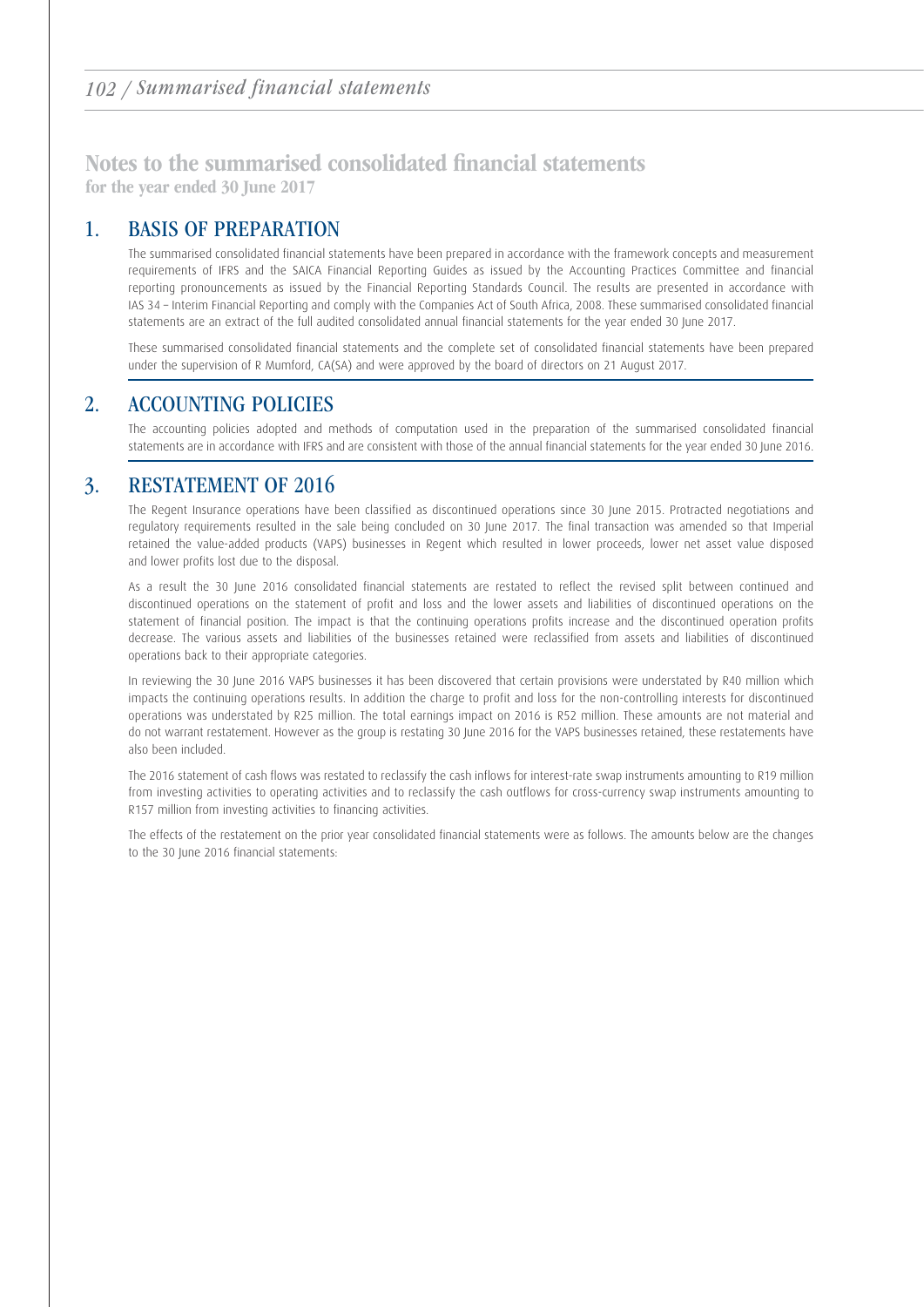| <b>STATEMENT OF FINANCIAL POSITION</b>              |             | 2016<br>Rm  | 2015<br>Rm  |
|-----------------------------------------------------|-------------|-------------|-------------|
| <b>ASSETS</b>                                       |             |             |             |
| Investment in associates and joint ventures         |             | 7           | 1           |
| Property, plant and equipment                       |             | 137         | 137         |
| Deferred tax assets                                 |             | 11          | 11          |
| Investments and loans                               |             | 105         | 54          |
| Tax in advance                                      |             | 1           | 2           |
| Trade and other receivables                         |             | 5           |             |
| Cash resources<br>Assets of discontinued operations |             | 4<br>(265)  | 4<br>(209)  |
| <b>Total assets</b>                                 |             | 5           |             |
| <b>EQUITY AND LIABILITIES</b>                       |             |             |             |
| Retained earnings                                   |             | (52)        |             |
| Attributable to owners of Imperial                  |             | (52)        |             |
| Non-controlling interest                            |             | 25          |             |
| <b>Total equity</b>                                 |             | (27)        |             |
| <b>LIABILITIES</b>                                  |             |             |             |
| Trade and other payables and provisions             |             | 137         | 95          |
| Current tax liabilities                             |             | (8)         |             |
| Liabilities of discontinued operations              |             | (97)        | (95)        |
| <b>Total liabilities</b>                            |             | 32          |             |
| <b>Total equity and liabilities</b>                 |             | 5           |             |
|                                                     | <b>VAPS</b> | Error       | Total       |
|                                                     | restatement | restatement | restatement |
|                                                     | 2016        | 2016        | 2016        |
| <b>STATEMENT OF PROFIT OR LOSS</b>                  | Rm          | Rm          | Rm          |
| <b>Continuing operations</b>                        |             |             |             |
| Revenue                                             | 62          |             | 62          |
| Net operating expenses                              | 33          | (40)        | (7)         |
| Operating profit                                    | 95          | (40)        | 55          |
| Share of result of associates and joint ventures    | 5           |             | 5           |
| Profit before tax                                   | 100         | (40)        | 60          |
| Income tax expense                                  | (13)        | 8           | (5)         |
| Profit for the year from continuing operations      | 87          | (32)        | 55          |
| <b>Discontinued operations</b>                      |             |             |             |
| Profit for the year from discontinued operations    | (82)        |             | (82)        |
| Net profit for the year                             | 5           | (32)        | (27)        |
| Net profit attributable to:                         |             |             |             |
| Owners of Imperial                                  | 5           | (57)        | (52)        |
| - Continuing operations                             | 87          | (32)        | 55          |
| - Discontinued operations                           | (82)        | (25)        | (107)       |
| Non-controlling interest                            |             | 25          | 25          |
| - Continuing operations                             |             |             |             |
| - Discontinued operations                           |             | 25          | 25          |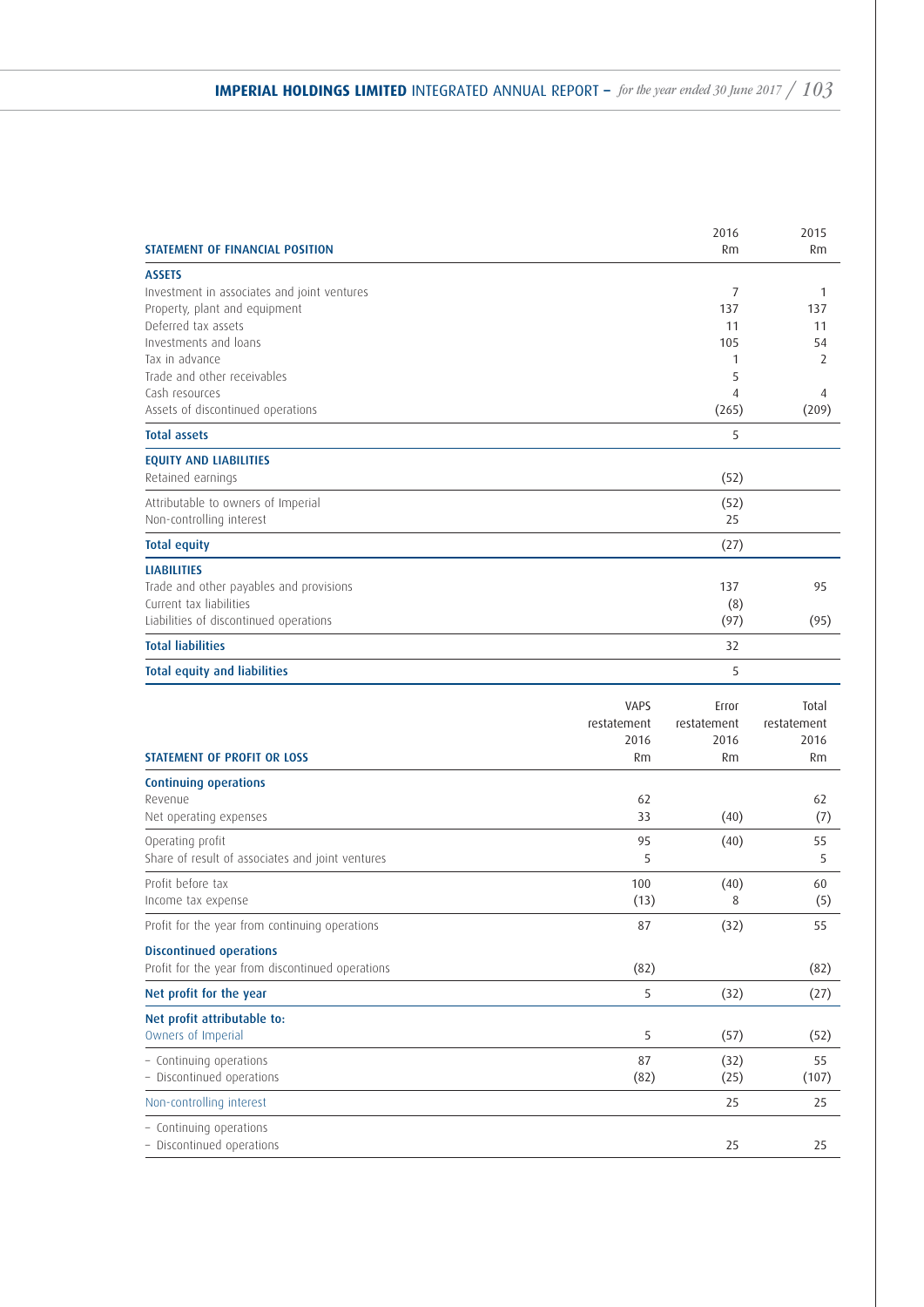### 3. RESTATEMENT OF 2016 (CONTINUED)

|                                                                                               | <b>VAPS</b><br>restatement | Error<br>restatement | Total<br>restatement |
|-----------------------------------------------------------------------------------------------|----------------------------|----------------------|----------------------|
|                                                                                               | 2016                       | 2016                 | 2016                 |
| STATEMENT OF COMPREHENSIVE INCOME                                                             | Rm                         | Rm                   | Rm                   |
| Net profit for the year                                                                       | 5                          | (32)                 | (27)                 |
| Total comprehensive income for the year                                                       | 5                          | (32)                 | (27)                 |
| Total comprehensive income attributable to:<br>Owners of Imperial<br>Non-controlling interest | 5                          | (57)<br>25           | (52)<br>25           |
|                                                                                               | 5                          | (32)                 | (27)                 |
|                                                                                               |                            |                      |                      |

| <b>STATEMENT OF CASH FLOWS</b>                                                                                                                                       | Error<br>restatement<br>2016<br>Rm | Reclassification<br>2016<br>Rm | Total<br>restatement<br>2016<br>Rm |
|----------------------------------------------------------------------------------------------------------------------------------------------------------------------|------------------------------------|--------------------------------|------------------------------------|
| Cash flows from operating activities<br>Decrease in cash generated by operations before movements in working capital<br>Increase in movements in net working capital | (40)<br>40                         | 19                             | (21)<br>40                         |
| Increase in cash from operating activities                                                                                                                           |                                    | 19                             | 19                                 |
| Cash flows from investing activities<br>Increase in net movement in investment, loans and non-current financial instruments                                          |                                    | 138                            | 138                                |
| Increase in cash from investing activities                                                                                                                           |                                    | 138                            | 138                                |
| Cash flows from financing activities<br>Settlement of cross currency swap instruments                                                                                |                                    | (157)                          | (157)                              |
| Decrease in cash from financing activities                                                                                                                           |                                    | (157)                          | (157)                              |

### 4. BASIS OF SEGMENTATION

 In line with the group's organisational changes as announced on 3 June 2016 the basis of segmentation for the 2017 financial year has been revised as follows:

Logistics division reports segmentally on three sub-divisions namely:

- > Logistics South Africa
- Logistics Africa Regions
- > Logistics International.

The Vehicles division reports segmentally on four sub divisions namely:

- > Vehicle Import and Distribution
- > Vehicle Retail and Rental
- > Aftermarket Parts
- > Motor Related Financial Services.

The revision resulted in the restatement of amounts that was previously disclosed on the June 2016 segment reports.

### 5. NEW AND REVISED INTERNATIONAL FINANCIAL REPORTING STANDARDS IN ISSUE BUT NOT YET EFFECTIVE

 International Financial Reporting Standards that will become applicable to the group in future reporting periods includes IFRS 9 Financial Instruments (effective 1 January 2018), IFRS 15 Revenue from Contracts with Customers (effective 1 January 2018) and IFRS 16 Leases (effective 1 January 2019). The details of these standards are outlined in the 30 June 2017 annual financial statements.

The group is in the process of assessing the impact of these standards on its consolidated financial statements.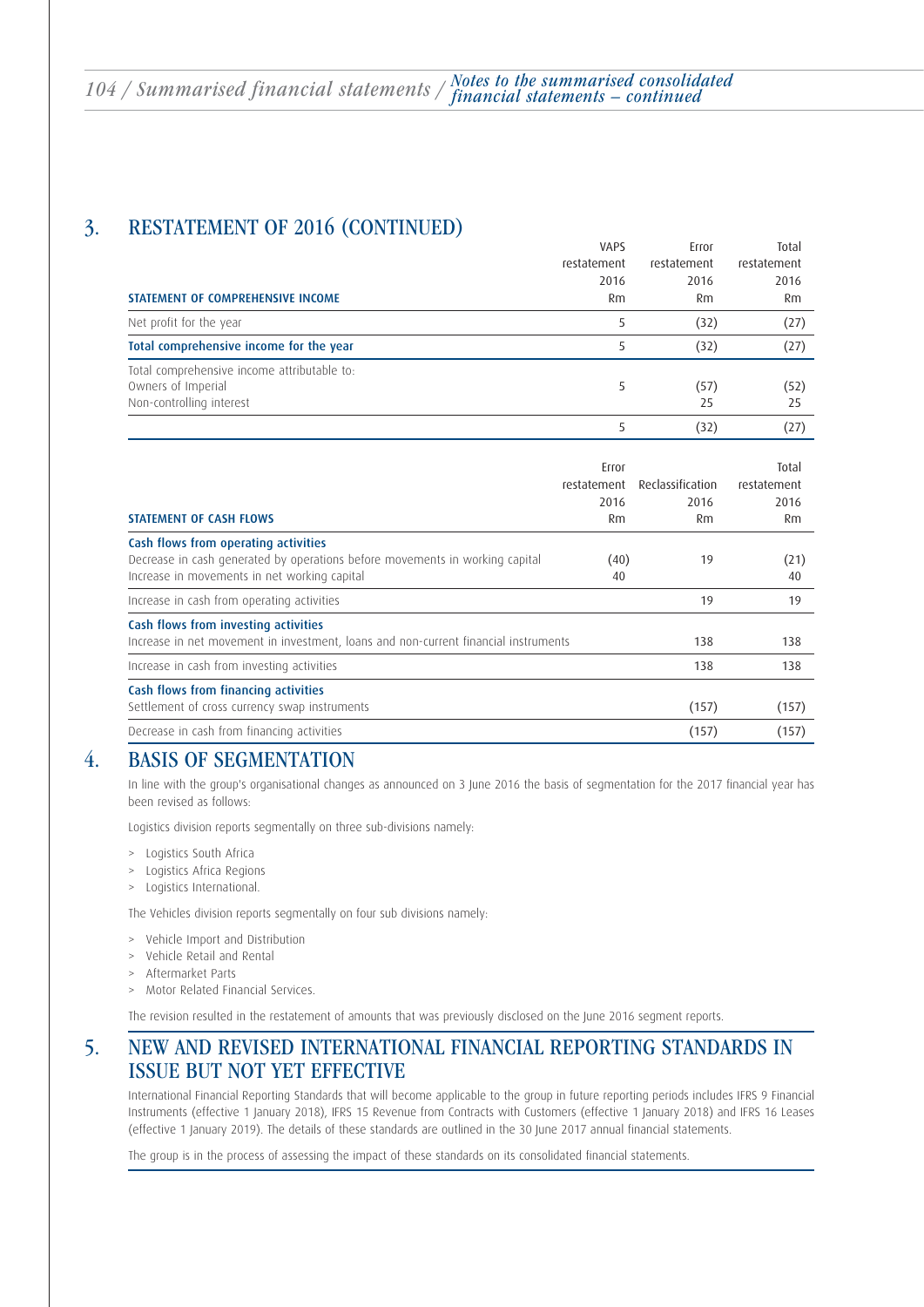|                                                                                                                                  | 2017                | 2016           |
|----------------------------------------------------------------------------------------------------------------------------------|---------------------|----------------|
| <b>FOREIGN EXCHANGE RATES</b>                                                                                                    |                     |                |
| The following major rates of exchange was used in the translation of the group's foreign operations:                             |                     |                |
| SA Rand: Euro<br>$-$ closing                                                                                                     | 14,92               | 16,31          |
| - average                                                                                                                        | 14,81               | 16, 10         |
| SA Rand : US Dollar                                                                                                              |                     |                |
| - closing                                                                                                                        | 13,06               | 14,70          |
| - average<br>SA Rand : Pound Sterling                                                                                            | 13,58               | 14,51          |
| - closing                                                                                                                        | 17,02               | 19,58          |
| - average                                                                                                                        | 17,23               | 21,47          |
| SA Rand : Australian Dollar                                                                                                      |                     |                |
| - closing<br>average                                                                                                             | 10,04<br>10,24      | 10,95<br>10,56 |
|                                                                                                                                  |                     |                |
|                                                                                                                                  | 2017                | 2016           |
|                                                                                                                                  | Rm                  | Rm             |
| <b>OTHER NON-OPERATING ITEMS</b>                                                                                                 |                     |                |
| Remeasurement of financial instruments not held-for-trading                                                                      | (29)                | (50)           |
| Charge for remeasurement of put option liabilities                                                                               | (39)                | (64)           |
| Gain on remeasurement of contingent consideration liabilities<br>Reclassification of gain on disposal of investment in associate | $\overline{2}$<br>8 | 14             |
| Capital items                                                                                                                    | (328)               | 20             |
| Impairment of goodwill                                                                                                           | (123)               | (258)          |
| Impairment of investments in associates and joint ventures                                                                       | (34)                | (89)           |
| (Loss) profit on disposal of subsidiaries and businesses                                                                         | (89)                | 520            |
| Impairment losses on assets of disposal group                                                                                    |                     | (90)           |
| Business acquisition costs                                                                                                       | (82)                | (63)           |
|                                                                                                                                  | (357)               | (30)           |
| <b>NET FINANCE COSTS</b>                                                                                                         |                     |                |
| Net interest paid                                                                                                                | (1670)              | (1462)         |
| Fair value (losses) gains on interest-rate swap instruments                                                                      | (10)                | 22             |
|                                                                                                                                  | (1680)              | (1440)         |
| <b>GOODWILL AND INTANGIBLE ASSETS</b>                                                                                            |                     |                |
| Goodwill<br>Cost                                                                                                                 | 7679                | 6 2 8 6        |
| Accumulated impairments                                                                                                          | (985)               | (862)          |
|                                                                                                                                  | 6694                | 5 4 2 4        |
| Carrying value at beginning of year                                                                                              | 5 4 2 4             | 5 0 1 8        |
| Net acquisition (disposal) of subsidiaries and businesses                                                                        | 2 0 1 2             | (130)          |
| Impairment charge                                                                                                                | (123)               | (258)          |
| Reclassified to assets held for sale<br>Currency adjustments                                                                     | (619)               | (28)<br>822    |
| Carrying value at end of year                                                                                                    | 6694                | 5 4 2 4        |
| Intangible assets                                                                                                                | 2 8 3 5             | 2 0 7 7        |
| <b>Goodwill and intangible assets</b>                                                                                            | 9 5 2 9             | 7 501          |
| <b>CASH AND CASH EQUIVALENTS</b><br>10.                                                                                          |                     |                |
| Cash resources                                                                                                                   | 4 4 9 9             | 2 3 2 1        |
| Cash resources included in assets of discontinued operations and of disposal groups                                              |                     | 1 3 5 2        |
| Short-term loans and overdrafts (included in interest-bearing borrowings)                                                        | (2058)              | (2954)         |
|                                                                                                                                  | 2 4 4 1             | 719            |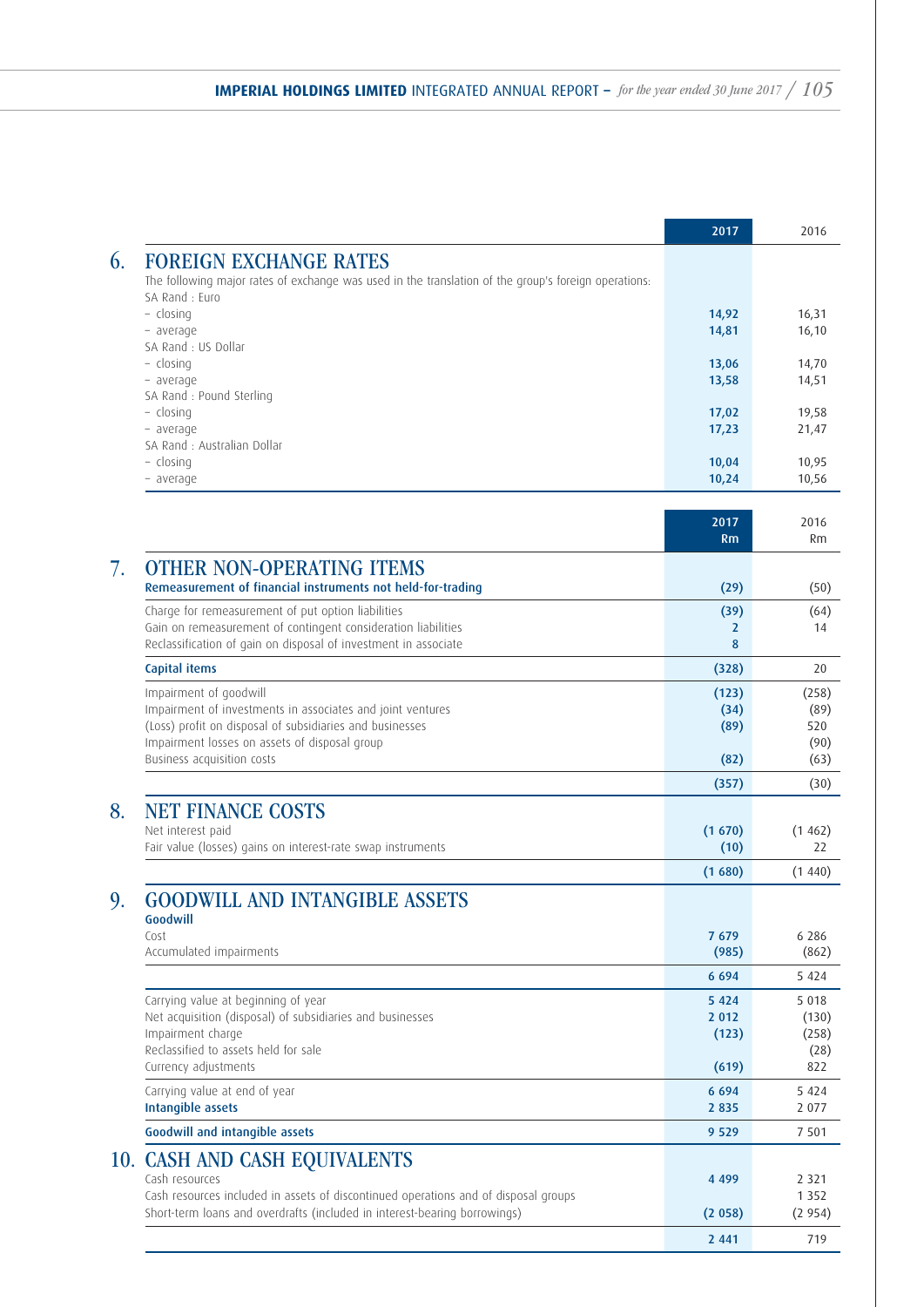### 11. FAIR VALUE OF FINANCIAL INSTRUMENTS

### 11.1 FAIR VALUE HIERARCHY

The group's financial instruments carried at fair value are classified in three categories defined as follows:

Level 1 financial instruments are those that are valued using unadjusted quoted prices in active markets for identical financial instruments.

Level 2 financial instruments are those valued using techniques based primarily on observable market data. Instruments in this category are valued using quoted prices for similar instruments or identical instruments in markets which are not considered to be active; or valuation techniques where all the inputs that have a significant effect on the valuation are directly or indirectly based on observable market data.

Level 3 financial instruments are those valued using techniques that incorporate information other than observable market data. Instruments in this category have been valued using a valuation technique where at least one input, which could have a significant effect on the instrument's valuation, is not based on observable market data.

### 11.2 FAIR VALUES OF FINANCIAL ASSETS AND LIABILITIES CARRIED AT AMORTISED COST

 The following table sets out instances where the carrying amount of financial liabilities, as recognised on the statement of financial position, differ from their fair values.

| 30 June 2017                                                     | Carrying<br>value<br>Rm | <b>Fair</b><br>value*<br>Rm |
|------------------------------------------------------------------|-------------------------|-----------------------------|
| Listed corporate bonds (included in interest-bearing borrowings) | 5 3 4 1                 | 5 2 9 5                     |
| Listed non-redeemable, non-participating preference shares       | 441                     | 337                         |

\* Level 2 of the fair value hierarchy.

The fair values of the remainder of the group's financial assets and financial liabilities approximate their carrying values.

The following table presents the valuation categories used in determining the fair values of financial instruments carried at fair value.

| 30 June 2017                                                                   | <b>Total</b><br>Rm | Level 2<br>Rm | Level 3<br>Rm |
|--------------------------------------------------------------------------------|--------------------|---------------|---------------|
| Financial assets carried at fair value                                         |                    |               |               |
| Unlisted investments                                                           | 648                |               | 648           |
| Cross currency and interest-rate swap instruments                              |                    |               |               |
| (Included in Other financial assets)                                           | 6                  | 6             |               |
| Foreign exchange contracts and other derivative instruments                    |                    |               |               |
| (Included in Trade and other receivables)                                      | 68                 | 68            |               |
| Financial liabilities carried at fair value                                    |                    |               |               |
| Put option liabilities                                                         |                    |               |               |
| (Included in Other financial liabilities)                                      | 1 5 5 3            |               | 1 5 5 3       |
| Contingent consideration liabilities (Included in Other financial liabilities) | 45                 |               | 45            |
| Swap instruments (Included in Other financial liabilities)                     | 145                | 145           |               |
| Foreign exchange contracts and other derivative instruments                    |                    |               |               |
| (Included in Trade, other payables and provisions)                             | 31                 | 31            |               |

There were no reclassifications between fair value hierarchy levels during the year.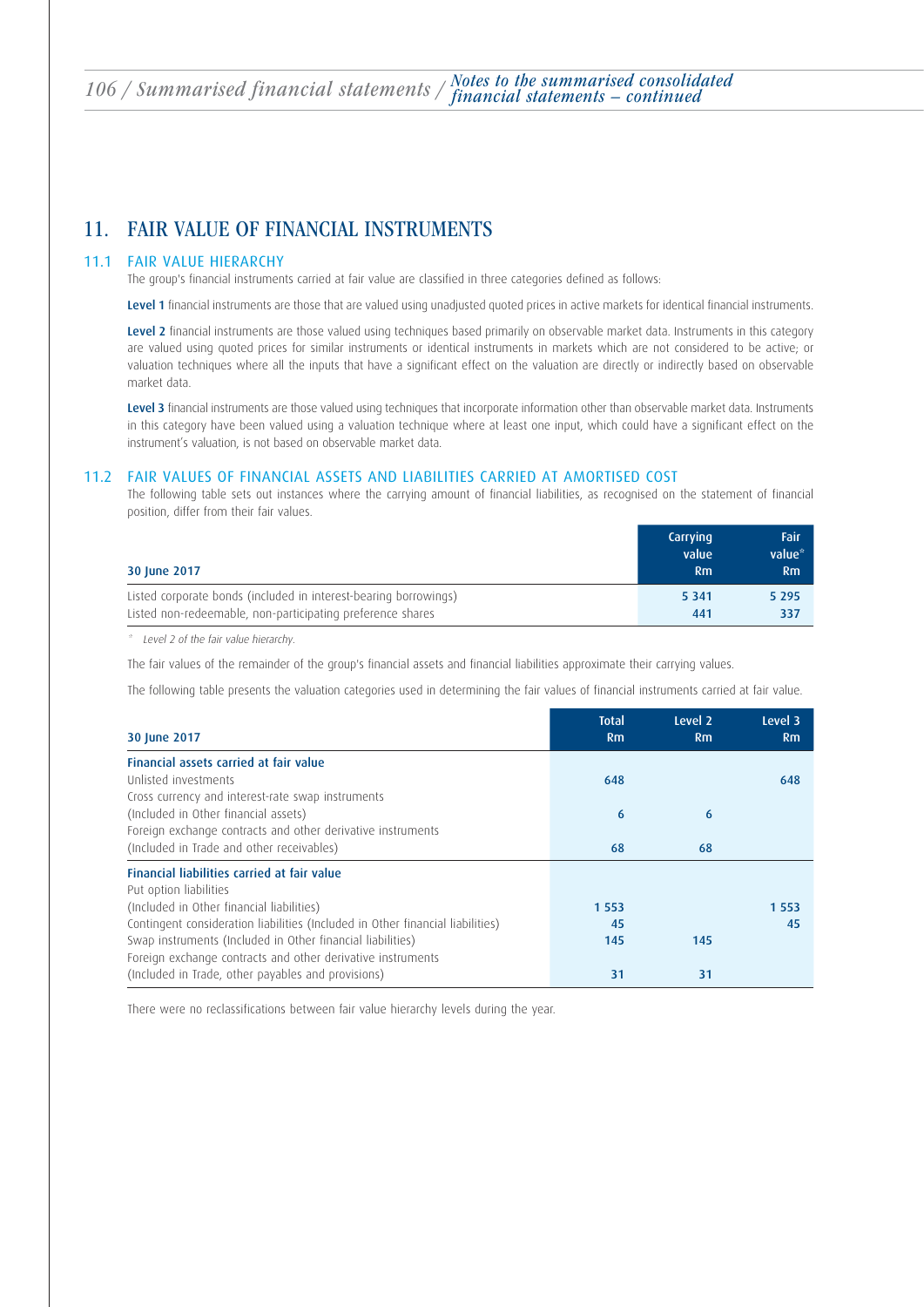### Level 3 sensitivity information

 The fair values of the level 3 financial instruments were estimated by applying an income approach valuation method including a present value discount technique. The fair value measurements are based on significant inputs that are not observable in the market. Key assumptions used in the valuations includes the assumed probability of achieving profit targets, expected future cash flows and the discount rates applied. The assumed profitabilities and cash flows were based on historical performances but adjusted for expected growth.

 The following table shows how the fair value of the level 3 financial instruments as at 30 June 2017 would change if the significant assumptions were to be replaced by a reasonable possible alternative.

| <b>Financial</b><br>instruments      | <b>Valuation</b><br>technique | Key<br>assumption   | Carrying<br>value<br><b>Rm</b> | <b>Increase</b><br>in carrying<br>value<br><b>Rm</b> | <b>Decrease</b><br>in carrying<br>value<br>Rm |
|--------------------------------------|-------------------------------|---------------------|--------------------------------|------------------------------------------------------|-----------------------------------------------|
|                                      |                               | Preset value of     |                                |                                                      |                                               |
| Unlisted investments (asset)         | Income approach               | expected cash flows | 648                            | 72                                                   | (76)                                          |
| Put option liabilities               | Income approach               | Earnings growth     | 1 5 5 3                        | 8                                                    | (14)                                          |
| Contingent consideration liabilities | Income approach               | Assumed profits     | 45                             |                                                      | (8)                                           |
|                                      |                               |                     |                                | 2017                                                 | 2016                                          |
|                                      |                               |                     |                                | Rm                                                   | Rm                                            |
| <b>CONTINGENCIES AND COMMITMENTS</b> |                               |                     |                                |                                                      |                                               |
| Capital commitments                  |                               |                     |                                | 1448                                                 | 1 3 0 9                                       |
| Contingent liabilities               |                               |                     |                                | 649                                                  | 770                                           |

### 13. ACQUISITION AND DISPOSAL OF BUSINESSES DURING THE YEAR

### ACQUISITIONS

Please refer to page 108 for acquisitions during the year.

#### DISPOSALS

Please refer to the CFO report on page 25 for disposals during the year.

### 14. EVENTS AFTER THE REPORTING PERIOD

### DIVIDEND DECLARATION

 Shareholders are advised that a preference and an ordinary dividend has been declared by the board of Imperial on 21 August 2017. For more details please refer to the dividend declaration on page 17.

### ACQUISITIONS

### Surgipharm Limited

 Logistics African Regions acquired 70% of Surgipharm Limited for a consideration of R470 million (USD 35 million). Surgipharm, which is headquartered in Nairobi, markets and distributes pharmaceutical, medical, surgical and allied supplies in Kenya, with an annual turnover of approximately R964 million (USD 73 million). The transaction was effective 1 July 2017.

#### Pentagon Motor Holdings

 Motus acquired on 14 August 2017 100% of Pentagon Motor Holdings Limited (Pentagon), for a cash consideration of R493 million (£28 million). Headquartered in Derbyshire, Pentagon operates 20 prime retail dealerships in Derbyshire, Nottinghamshire, Lincolnshire, Yorkshire and greater Manchester. For the year ending 31 December 2016 Pentagon had a turnover of R8,715 million (£495 million). Pentagon was established in 1991 and has grown steadily from its initial Vauxhall franchise base to represent numerous leading car and van manufacturers including Peugeot, Seat, Mazda, Kia, Renault, Fiat, Alfa Romeo, Nissan, Mitsubishi and Jeep.

### SWT Group Proprietary Limited

 Motus entered into an agreement to acquire 75% of SWT, an Australian based group which operates 16 dealerships, for a cash consideration of R254 million (AUD 24.2 million). The transaction is subject to certain conditions precedent.

 As the initial accounting for the above acquisitions were not complete at the time that the financial statements were authorised for issue no further disclosures are provided.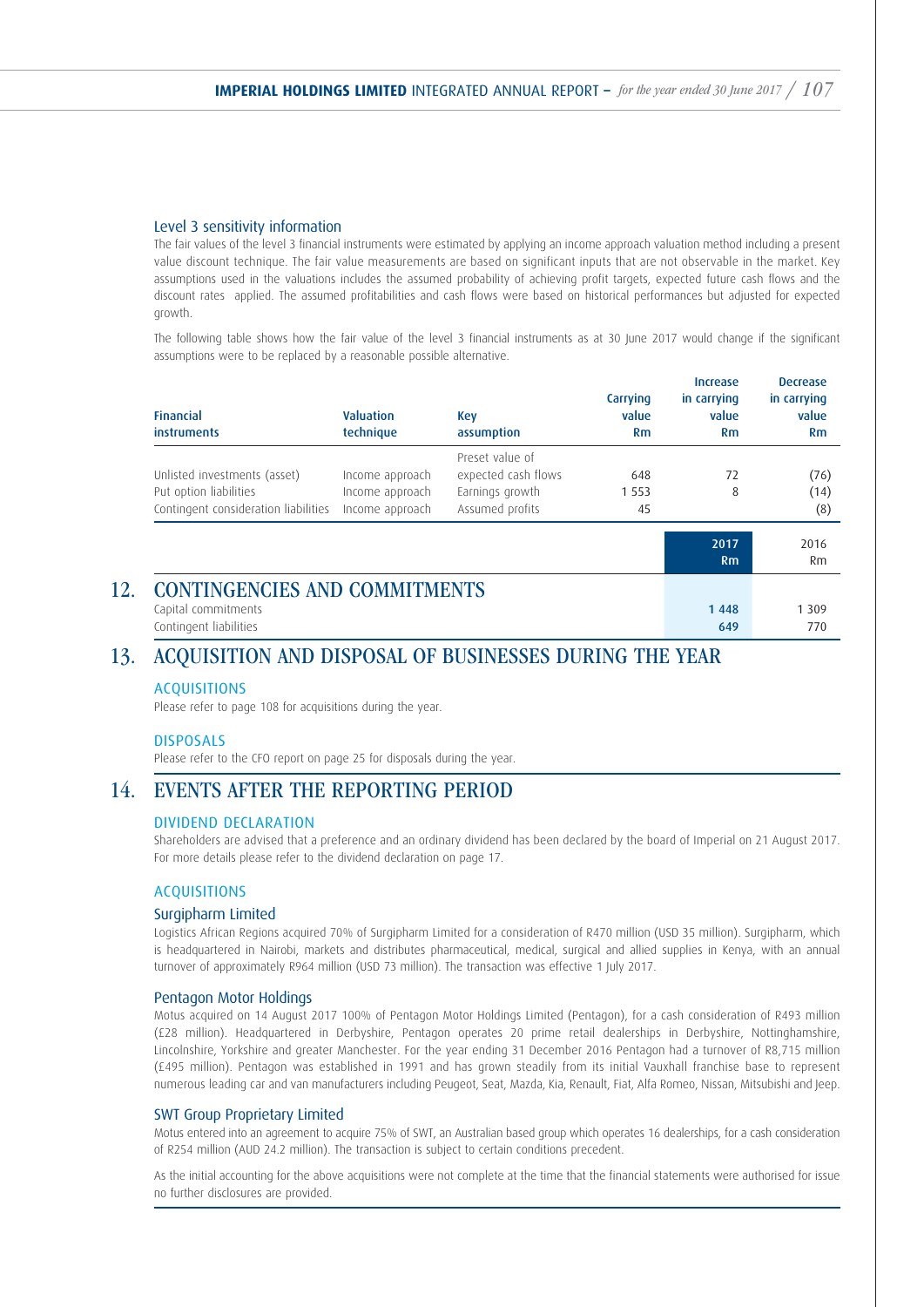## Business combinations during the year

| <b>Businesses</b><br>acquired              | <b>Nature</b><br>of business                                                                      | <b>Operating</b><br>segment | <b>Date</b><br>acquired | <b>Interest</b><br>acquired<br>$($ %) | Purchase<br>consideration<br>transferred<br>Rm |
|--------------------------------------------|---------------------------------------------------------------------------------------------------|-----------------------------|-------------------------|---------------------------------------|------------------------------------------------|
| Palletways<br>Group Limited <sup>-</sup>   | Express delivery<br>solutions for small<br>consignments of<br>palletised freight<br>across Europe | Logistics International     | July 2016               | 95,2                                  | 1683                                           |
| Itumele Bus Lines<br>(Proprietary) Limited | Consumer bus<br>operations in the Free State<br>province of South Africa                          | Logistics South Africa      | November 2016           | 55                                    | 147                                            |
| Individually immaterial<br>acquisition     |                                                                                                   |                             |                         |                                       | 56                                             |
| Fair value of previously<br>held interest  |                                                                                                   |                             |                         |                                       | (90)                                           |
|                                            |                                                                                                   |                             |                         |                                       | 1796                                           |

~ The total purchase consideration of R3,0 billion disclosed in the June 2016 report included preference shares and subordinated loans acquired amounting to R1 317 million, thereby arriving at the purchase consideration of R1 683 million above.

### FAIR VALUE OF ASSETS ACQUIRED AND LIABILITIES ASSUMED AT DATE OF ACQUISITION:

|                                                                         | <b>Palletways</b><br>Rm | <b>Itumele</b><br><b>Bus Lines</b><br>Rm | <b>Individually</b><br><i>immaterial</i><br>acquisitions<br><b>Rm</b> | <b>Total</b><br>Rm |
|-------------------------------------------------------------------------|-------------------------|------------------------------------------|-----------------------------------------------------------------------|--------------------|
|                                                                         |                         |                                          |                                                                       |                    |
| <b>Assets</b>                                                           | 1 3 6 0                 | 112                                      | 17                                                                    | 1489               |
| Intangible assets (excluding goodwill)<br>Property, plant and equipment | 32                      | 17                                       | 30                                                                    | 79                 |
| Transport fleet                                                         |                         | 269                                      |                                                                       | 269                |
| Investments, associates and joint ventures and other financial assets   |                         | 12                                       | 56                                                                    | 68                 |
| Deferred tax assets                                                     |                         |                                          | 3                                                                     | 3                  |
| Inventories                                                             | 3                       | 14                                       | 31                                                                    | 48                 |
| Trade and other receivables                                             | 617                     | 54                                       | 73                                                                    | 744                |
| Cash resources                                                          | 141                     | 82                                       | 3                                                                     | 226                |
|                                                                         | 2 1 5 3                 | 560                                      | 213                                                                   | 2 9 2 6            |
| <b>Liabilities</b>                                                      |                         |                                          |                                                                       |                    |
| Retirement benefit obligations                                          | 9                       |                                          |                                                                       | $\overline{9}$     |
| Deferred tax liabilities                                                | 264                     | 70                                       | 5                                                                     | 339                |
| Interest-bearing borrowings                                             | 1 3 5 0                 | 141                                      | 126                                                                   | 1617               |
| Other financial liabilities                                             |                         | $\overline{2}$                           | 94                                                                    | 96                 |
| Trade and other payables and provisions                                 | 773                     | 84                                       | 73                                                                    | 930                |
| Current tax liabilities                                                 | 17                      | $\mathbf{1}$                             |                                                                       | 18                 |
|                                                                         | 2 4 1 3                 | 298                                      | 298                                                                   | 3 0 0 9            |
| Acquirees' carrying amount at acquisition                               | (260)                   | 262                                      | (85)                                                                  | (83)               |
| Non-controlling interests                                               | (8)                     | (118)                                    | (7)                                                                   | (133)              |
| Net assets acquired                                                     | (268)                   | 144                                      | (92)                                                                  | (216)              |
| Purchase consideration transferred                                      | 1 683                   | 147                                      | (34)                                                                  | 1796               |
| Cash paid                                                               | 1683                    | 142                                      | 25                                                                    | 1850               |
| Fair value of previously held interest                                  |                         |                                          | (90)                                                                  | (90)               |
| Contingent consideration                                                |                         | 5                                        | 31                                                                    | 36                 |
| Excess of purchase price over net assets acquired                       | 1 9 5 1                 | 3                                        | 58                                                                    | 2 0 1 2            |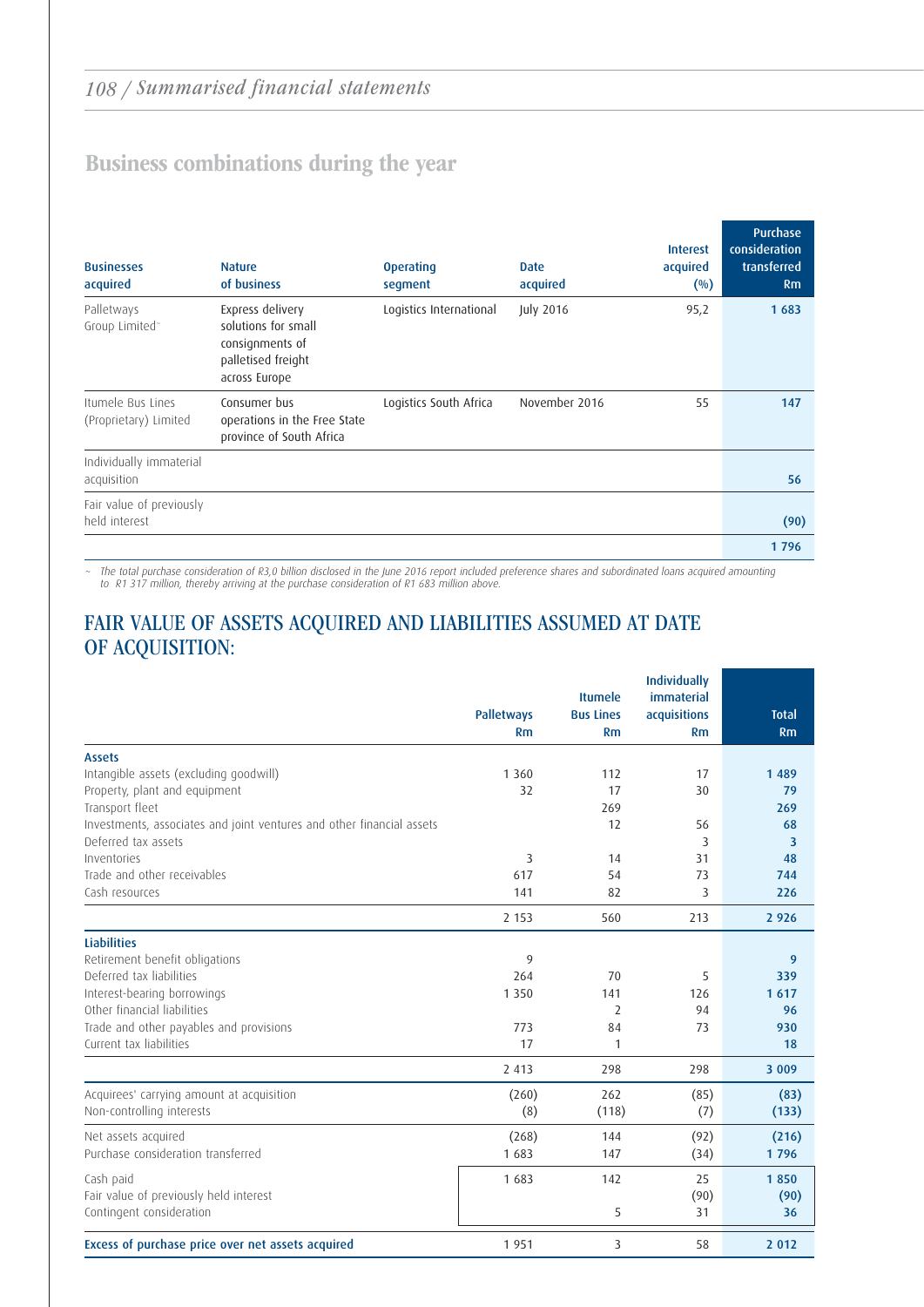### REASONS FOR THE ACQUISITIONS

The group acquired a 95,2% shareholding in Palletways. This acquisition is in line with Imperial's strategic intent to expand its presence beyond South Africa through the acquisition of asset light logistics businesses that benefit from Imperial's existing footprint and capabilities. Palletways provides an express delivery solution for small consignments of palletised freight through more than 400 depots and 14 hubs, which collects and distribute 38 000 daily or 8 million pallets annually across 20 European countries where it currently handles one in every four pallets handled by palletised freight networks.

The acquisition of a 55% shareholding in Itumele Bus Lines, is in line with the group's strategy to diversify into other related industries and allows entry into the commuter bus service market. Itumele's primary business is providing public transport services on behalf of the provincial government to commuters in and around Bloemfontein. Founded in 1975, the operation comprises a fleet of 253 commuter busses and 32 luxury coaches. Itumele transports approximately 50 000 passengers daily and its busses travel approximately 17 million kilometres a year.

The other businesses were acquired to complement and expand our transport and business solutions through the acquisition of a depot in Europe and an import and export solutions business in South Africa.

#### DETAILS OF CONTINGENT CONSIDERATION

The contingent consideration requires the group to pay the vendors an additional total amount of R36 million over three years if the entities' net profit after tax exceeds certain profit targets.

#### ACQUISITION COSTS

Acquisition costs for business acquisitions concluded during the year amounted to R27 million and have been recognised as an expense in profit or loss in the 'Other non-operating items' line.

#### IMPACT OF THE ACQUISITION ON THE RESULTS OF THE GROUP

From the dates of acquisition the businesses acquired during the year contributed revenue of R6 233 million, operating profit of R396 million and after tax profit of R127 million. The after tax profit of R127 million includes the after tax impact of the funding cost of R70 million calculated on the cash consideration paid on acquisitions and the amortisation of intangible assets arising out of the business combinations of R177 million.

Had all the acquisitions been consolidated from 1 July 2016, they would have contributed revenue of R6 446 million, operating profit of R404 million and after tax profit of R119 million. The group's continuing revenue for the year would have been R117 052 million, operating profit would have been R6 057 million and after tax profit R2 278 million.

#### SEPARATE IDENTIFIABLE INTANGIBLE ASSETS

As at the acquisition date the fair value of the separate identifiable intangible assets was R1 489 million. This fair value, which is classified as level 3 in the fair value hierarchy, was determined using the Multi-period Excess Earnings Method (MEEM) valuation technique for contract based intangible assets and the Relief-form-royalty method for the trademark.

The significant unobservable valuation inputs were as follows:

|                                   | <b>Palletways</b><br>0/0 | <b>Itumele</b><br><b>Bus Lines</b><br>0/0 |
|-----------------------------------|--------------------------|-------------------------------------------|
| Trademark                         |                          |                                           |
| - Discount rates                  | 9,1                      |                                           |
| - Royalty rate                    | 1,0                      |                                           |
| Contract based intangible assets  |                          |                                           |
| - Weighted average discount rates | $6.7 - 7.3$              | 17,5                                      |
| - Terminal growth rates           | 1.0                      | 5,4                                       |

The assumptions used in arriving at projected cash flows were based on past experience and adjusted for any expected changes.

#### OTHER DETAILS

Trade and other receivables had gross contractual amounts of R790 million of which R46 million was doubtful. Non-controlling interests have been calculated based on their proportionate share in the acquiree's net assets. None of the goodwill is deductible for tax purposes.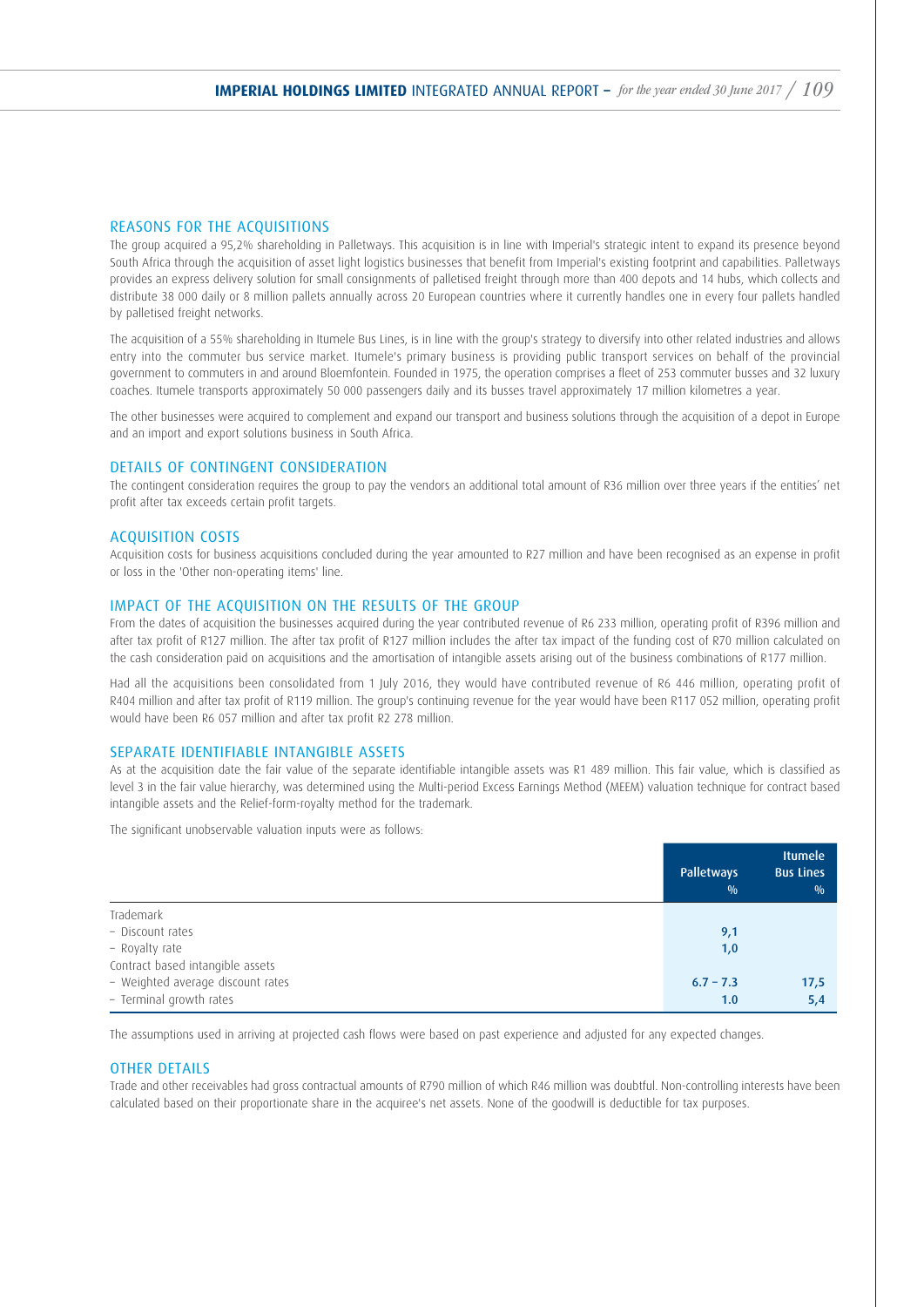|                                                                                                                                                                                                                        |                                                                                  |                                                                                 |                                                       |                                                                      | <b>IMPERIAL LOGISTICS</b>                          |                                                    |                                                           |                                                       |                                                               |                                                         | <b>MOTUS</b>                                |                                                  |                                                    |                                                          |                                     |                                     |                                                                |                                             |                                 |                          |                                                                      |                                                                 | <b>Head Office</b>              |                                            |           |             |
|------------------------------------------------------------------------------------------------------------------------------------------------------------------------------------------------------------------------|----------------------------------------------------------------------------------|---------------------------------------------------------------------------------|-------------------------------------------------------|----------------------------------------------------------------------|----------------------------------------------------|----------------------------------------------------|-----------------------------------------------------------|-------------------------------------------------------|---------------------------------------------------------------|---------------------------------------------------------|---------------------------------------------|--------------------------------------------------|----------------------------------------------------|----------------------------------------------------------|-------------------------------------|-------------------------------------|----------------------------------------------------------------|---------------------------------------------|---------------------------------|--------------------------|----------------------------------------------------------------------|-----------------------------------------------------------------|---------------------------------|--------------------------------------------|-----------|-------------|
| <b>Financial position</b>                                                                                                                                                                                              | <b>IMPERIAL</b><br><b>HOLDINGS</b>                                               |                                                                                 | <b>Logistics</b>                                      | South Africa                                                         | Logistics<br><b>African Regions</b>                |                                                    | Logistics<br><b>International</b>                         |                                                       | <b>IMPERIAL</b><br><b>LOGISTICS</b>                           |                                                         | Vehicle Import<br>and Distribution          |                                                  | <b>Vehicle Retail</b><br>and Rental                |                                                          | Aftermarket<br><b>Parts</b>         |                                     | <b>Motor Related</b><br><b>Financial Services Eliminations</b> |                                             |                                 |                          | <b>TOTAL</b><br><b>VEHICLES</b>                                      |                                                                 | and<br>eliminations             |                                            | Insurance |             |
| <b>R</b> million                                                                                                                                                                                                       | 2017                                                                             | 2016                                                                            | 2017                                                  | 2016                                                                 | 2017                                               | 2016                                               | 2017                                                      | 2016                                                  | 2017                                                          | 2016                                                    | 2017                                        | 2016                                             | 2017                                               | 2016                                                     | 2017                                | 2016                                | 2017                                                           | 2016                                        | 2017                            | 2016                     | 2017                                                                 | 2016                                                            | 2017                            | 2016                                       | 2017      | 2016        |
| <b>Assets</b><br>Intangible assets<br>Property plant and equipment<br>Transport fleet<br>Vehicles for hire<br>Investments in associates<br>Investments<br>Inventories<br>Trade and other receivables<br>Cash resources | 9 5 29<br>10 371<br>5 5 6 0<br>3 9 6 3<br>686<br>403<br>16 953<br>13 3 53<br>207 | 7 5 0 1<br>11 602<br>5 9 5 3<br>3 4 6 9<br>694<br>113<br>16 717<br>12 717<br>17 | 924<br>1 4 3 4<br>2 5 2 8<br>17<br>23<br>324<br>3 907 | 1 0 3 0<br>1825<br>2 3 4 4<br>22<br>$\overline{5}$<br>251<br>3 5 6 2 | 2 2 1 0<br>356<br>306<br>298<br>1 1 5 7<br>1 3 5 6 | 2 4 9 6<br>693<br>371<br>320<br>1 2 4 7<br>1 4 3 2 | 5 5 4 0<br>2 2 7 8<br>2 7 6 3<br>137<br>-5<br>249<br>3830 | 3 0 0 4<br>2 2 4 5<br>3 2 7 8<br>167<br>314<br>3 6 18 | 8 6 7 4<br>4 0 6 8<br>5 5 9 7<br>452<br>28<br>1730<br>9 0 9 3 | 6 5 3 0<br>4763<br>5 9 9 3<br>509<br>10<br>1812<br>8612 | 110<br>511<br>1991<br>21<br>5 4 4 5<br>1977 | 133<br>837<br>1 5 3 4<br>(37)<br>5 1 4 5<br>1645 | 355<br>5 2 7 9<br>1959<br>17<br>8 3 5 0<br>2 2 9 5 | 422<br>5 6 6 8<br>1723<br>32<br>27<br>8 4 5 7<br>2 2 7 4 | 364<br>413<br>119<br>1 1 2 1<br>592 | 366<br>207<br>111<br>1 1 1 1<br>608 | 11<br>1915<br>61<br>317<br>397<br>682<br>207                   | 10<br>1071<br>62<br>190<br>436<br>934<br>17 | (1)<br>(1902)<br>(90)<br>(1270) | (859)<br>(219)<br>(1293) | 846<br>6 2 1 3<br>3 9 6 3<br>226<br>321<br>15 2 23<br>4 2 7 6<br>207 | 930<br>6723<br>3 4 6 9<br>177<br>221<br>14 930<br>4 1 6 8<br>17 | - 9<br>90<br>(37)<br>54<br>(16) | 41<br>116<br>(40)<br>(118)<br>(25)<br>(63) |           |             |
| <b>Operating assets</b>                                                                                                                                                                                                | 61 025                                                                           | 58 783                                                                          | 9 1 5 7                                               | 9 0 3 9                                                              | 5 6 8 3                                            | 6 5 5 9                                            | 14 802                                                    | 12 631                                                | 29 642                                                        | 28 229                                                  | 10 059                                      | 9 2 6 1                                          | 18 255                                             | 18 603                                                   | 2 6 0 9                             | 2 4 0 3                             | 3 5 9 9                                                        | 2720                                        | (3 247)                         | (2352)                   | 31 275                                                               | 30 635                                                          | 108                             | (81)                                       |           |             |
| South Africa<br>Rest of Africa<br>International                                                                                                                                                                        | 34 669<br>6 4 6 4<br>19 892                                                      | 32 796<br>7 3 2 9<br>18 658                                                     | 9 1 5 7                                               | 9 0 3 9                                                              | 5 6 8 3                                            | 6 5 5 9                                            | 14 802                                                    | 12 631                                                | 9 1 5 7<br>5 6 8 3<br>14 802                                  | 9 0 3 9<br>6 5 5 9<br>12 631                            | 9 4 3 9<br>620                              | 8 6 3 7<br>624                                   | 13 198<br>139<br>4918                              | 12 946<br>103<br>5 5 5 4                                 | 2 5 8 8<br>21                       | 2 3 8 8<br>15                       | 3 5 9 9                                                        | 2720                                        | (3 298)<br>50                   | (2763)<br>28<br>383      | 25 5 26<br>781<br>4 9 6 8                                            | 23 9 28<br>770<br>5 9 3 7                                       | (15)<br>123                     | (171)<br>90                                |           |             |
| Liabilities<br>Retirement benefit obligations<br>Maintenance and warranty contracts<br>Trade and other payables and provisions<br>Other financial liabilities                                                          | 1 2 2 9<br>3 0 2 2<br>21 350<br>399                                              | 1 5 3 1<br>3 1 5 6<br>19 630<br>460                                             | 4 3 5 2<br>33                                         | 3 5 7 8<br>31                                                        | 1922<br>76                                         | 2 0 1 3<br>88                                      | 1 2 2 9<br>3 9 4 5                                        | 1 5 3 1<br>3 3 7 2                                    | 1 2 2 9<br>10 219<br>109                                      | 1 5 3 1<br>8 9 6 3<br>120                               | 5 2 1 2<br>102                              | 4 2 8 2<br>67                                    | 6 9 3 6<br>11                                      | 7 1 1 1                                                  | 987<br>-5                           | 940<br>51                           | 2 9 1 5<br>747                                                 | 3 0 4 0<br>598<br>10                        | 107<br>(2979)                   | 102<br>(2 182)<br>(9)    | 3 0 2 2<br>10 903<br>118                                             | 3 1 4 2<br>10 749<br>119                                        | 228<br>172                      | 14<br>(82)<br>221                          |           |             |
| <b>Operating liabilities</b>                                                                                                                                                                                           | 26 000                                                                           | 24 777                                                                          | 4 3 8 5                                               | 3 6 0 9                                                              | 1998                                               | 2 101                                              | 5 1 7 4                                                   | 4 9 0 4                                               | 11 557                                                        | 10 614                                                  | 5 3 1 4                                     | 4 3 4 9                                          | 6 9 4 7                                            | 7 1 1 1                                                  | 992                                 | 991                                 | 3 6 6 2                                                        | 3 6 4 8                                     | (2872)                          | (2089)                   | 14 043                                                               | 14 010                                                          | 400                             | 153                                        |           |             |
| South Africa<br>Rest of Africa<br>- International                                                                                                                                                                      | 15 773<br>2 2 2 3<br>8 0 0 4                                                     | 14 459<br>2 3 6 6<br>7952                                                       | 4 3 8 5                                               | 3 6 0 9                                                              | 1998                                               | 2 101                                              | 5 1 7 4                                                   | 4 9 0 4                                               | 4 3 8 5<br>1998<br>5 1 7 4                                    | 3 6 0 9<br>2 10 1<br>4 9 0 4                            | 5 1 0 5<br>209                              | 4 0 9 8<br>251                                   | 4 1 3 2<br>13<br>2 8 0 2                           | 4 1 3 6<br>-11<br>2 9 6 4                                | 989<br>$\overline{3}$               | 988<br>$\overline{3}$               | 3 6 6 2                                                        | 3 6 4 8                                     | (2872)                          | (2089)                   | 11 016<br>225<br>2 8 0 2                                             | 10781<br>265<br>2 9 6 4                                         | 372<br>28                       | 69<br>84                                   |           |             |
| Net working capital                                                                                                                                                                                                    | 8 9 5 6                                                                          | 9 8 0 4                                                                         | (121)                                                 | 235                                                                  | 591                                                | 666                                                | 134                                                       | 560                                                   | 604                                                           | 1 4 6 1                                                 | 2 2 1 0                                     | 2 5 0 8                                          | 3709                                               | 3 6 20                                                   | 726                                 | 779                                 | 332                                                            | 772                                         | 1619                            | 670                      | 8 5 9 6                                                              | 8 3 4 9                                                         | (244)                           | (6)                                        |           |             |
| South Africa<br>Rest of Africa<br>- International                                                                                                                                                                      | 6 9 6 1<br>916<br>1079                                                           | 7 2 1 3<br>838<br>1753                                                          | (121)                                                 | 235                                                                  | 591                                                | 666                                                | 134                                                       | 560                                                   | (121)<br>591<br>134                                           | 235<br>666<br>560                                       | 1916<br>294                                 | 2 2 1 6<br>292                                   | 2 8 7 1<br>18<br>820                               | 2 6 3 0<br>13<br>977                                     | 716<br>10 <sup>°</sup>              | 769<br>10                           | 332                                                            | 772                                         | 1618                            | 687<br>(143)<br>126      | 7453<br>323<br>820                                                   | 7075<br>171<br>1 1 0 3                                          | (369)<br>125                    | (96)<br>90                                 |           |             |
| Net debt                                                                                                                                                                                                               | 15 088                                                                           | 16 5 16                                                                         | 1 3 0 6                                               | 2 6 1 0                                                              | 2 4 7 3                                            | 2 6 3 9                                            | 5 5 1 6                                                   | 3 9 5 5                                               | 9 2 9 5                                                       | 9 2 0 4                                                 | 2895                                        | 1913                                             | 3 6 7 8                                            | 5 4 9 0                                                  | 555                                 | 352                                 | (1450)                                                         | (1237)                                      | 101                             | (368)                    | 5779                                                                 | 6 150                                                           | 14                              | 1 1 6 2                                    |           |             |
| South Africa<br>Rest of Africa<br>- International                                                                                                                                                                      | 7 1 8 2<br>2 7 8 1<br>5 1 2 5                                                    | 9 9 1 1<br>2 8 2 1<br>3784                                                      | 1 3 0 6                                               | 2 6 1 0                                                              | 2 4 7 3                                            | 2 6 3 9                                            | 5 5 1 6                                                   | 3 9 5 5                                               | 1 3 0 6<br>2 4 7 3<br>5 5 1 6                                 | 2 6 1 0<br>2 6 3 9<br>3 9 5 5                           | 2 6 5 8<br>237                              | 1806<br>107                                      | 3 2 3 9<br>52<br>387                               | 4 7 4 8<br>49<br>693                                     | 536<br>19                           | 337<br>15                           | (1450)                                                         | (1237)                                      | 76<br>25                        | (396)<br>17              | 5 0 5 9<br>308<br>412                                                | 5 2 5 8<br>182<br>710                                           | 817<br>(803)                    | 2 0 4 3<br>(881)                           |           |             |
| Net capital expenditure                                                                                                                                                                                                | (2663)                                                                           | (4138)                                                                          | 155                                                   | (534)                                                                | (93)                                               | (346)                                              | (554)                                                     | (1027                                                 | (492)                                                         | (1907)                                                  | (1 227)                                     | (905)                                            | (1112)                                             | (1120)                                                   | (263)                               | (42)                                | (596)                                                          | (228)                                       | 1025                            | 169                      | (2173)                                                               | (2126)                                                          | (45)                            | (7)                                        | 47        | (98)        |
| South Africa<br>Rest of Africa<br>- International                                                                                                                                                                      | (1853)<br>(165)<br>(645)                                                         | (2624)<br>(416)<br>(1098)                                                       | 155                                                   | (534)                                                                | (93)                                               | (346)                                              | (554)                                                     | (1027)                                                | 155<br>(93)<br>(554)                                          | (534)<br>(346)<br>(1027)                                | (1 212)<br>(15)                             | (878)<br>(27)                                    | (967)<br>(55)<br>(90)                              | (1011)<br>(39)<br>(70)                                   | (262)<br>(1)                        | (40)<br>(2)                         | (596)                                                          | (228)                                       | 1025                            | 169                      | (2 012)<br>(71)<br>(90)                                              | (1988)<br>(68)<br>(70)                                          | (44)<br>(1)                     | (6)                                        | 48        | (96)<br>(2) |

## Segmental information